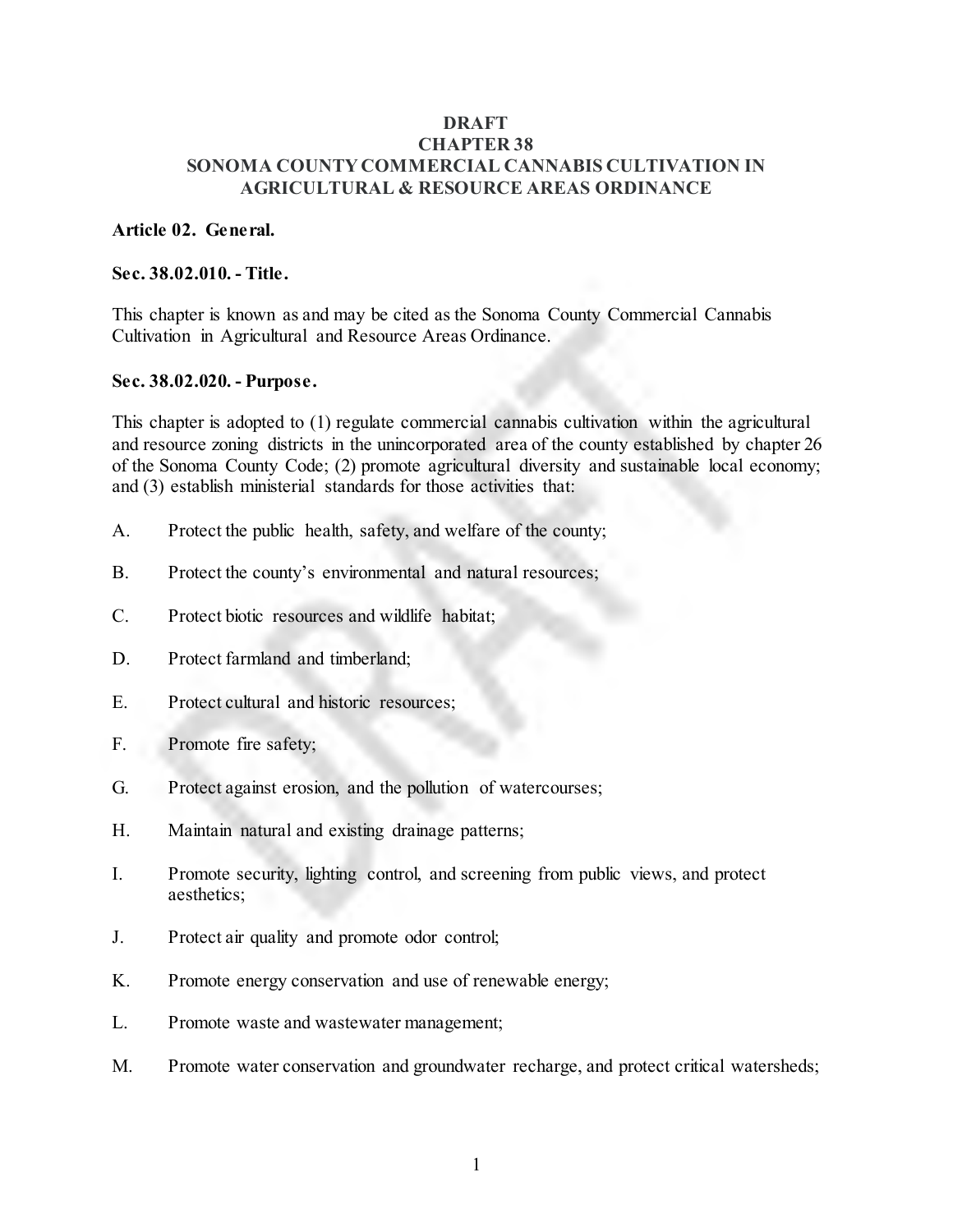#### **Sec. 38.02.030. - Administration.**

This chapter shall be administered under the direction of the Board of Supervisors, by and through the Agricultural Commissioner.

### **Sec. 38.02.040. Applicability.**

- A. Compliance required. The provisions and ministerial permit requirements of this chapter shall apply to all commercial cannabis cultivation occurring in agricultural and resource zoning districts in the unincorporated area of the county. Commercial cannabis cultivation in an agricultural or resource zone that does not qualify for a ministerial permit under this chapter 38, may qualify for a discretionary use permit pursuant to chapter 26 of the Sonoma County Code. Notwithstanding any other provision of this Code, issuance of ministerial permits for commercial cannabis cultivation is governed by this chapter 38. Discretionary permits for commercial cannabis cultivation may be issued pursuant to chapter 26. A person must obtain an appropriate cannabis cultivation permit prior to cultivating cannabis, or preparing a site for cultivation, in an agricultural or resource zoning district in the unincorporated area of the County. Applicants and permittees must comply with the standards required by this chapter and department's best management practices for commercial cannabis cultivation for ministerial permits issued pursuant to this chapter.
- B. Liability. Nothing in this chapter, nor the issuance of a permit pursuant to this chapter, nor compliance with the provisions of this chapter or with any permit conditions, shall relieve any person from responsibility for damage to other persons or property, or impose any liability upon the county, its officers, agents, or employees, for damage to other persons or property.
- C. Other laws and permits. Nothing in this chapter shall eliminate the need for any person undertaking commercial cannabis cultivation from having to comply with local, state, and federal law. Permittees must obtain any other permits, approvals, licenses, or authorizations required by this code or state or federal agencies to commercially cultivate cannabis. Permittees shall provide copies of other agency and department permits, licenses, or certificates to the Agricultural Commissioner to serve as verification for such compliance.

### **Sec. 38.02.050. - Interpretations.**

A. Authority to interpret. The Agricultural Commissioner shall have the authority to interpret the provisions of this chapter. Whenever the Agricultural Commissioner determines that the meaning or applicability of any requirement of this chapter is subject to interpretation, the Agricultural Commissioner may issue an official written interpretation. The Agricultural Commissioner may also refer any issue of interpretation to the board of supervisors for determination.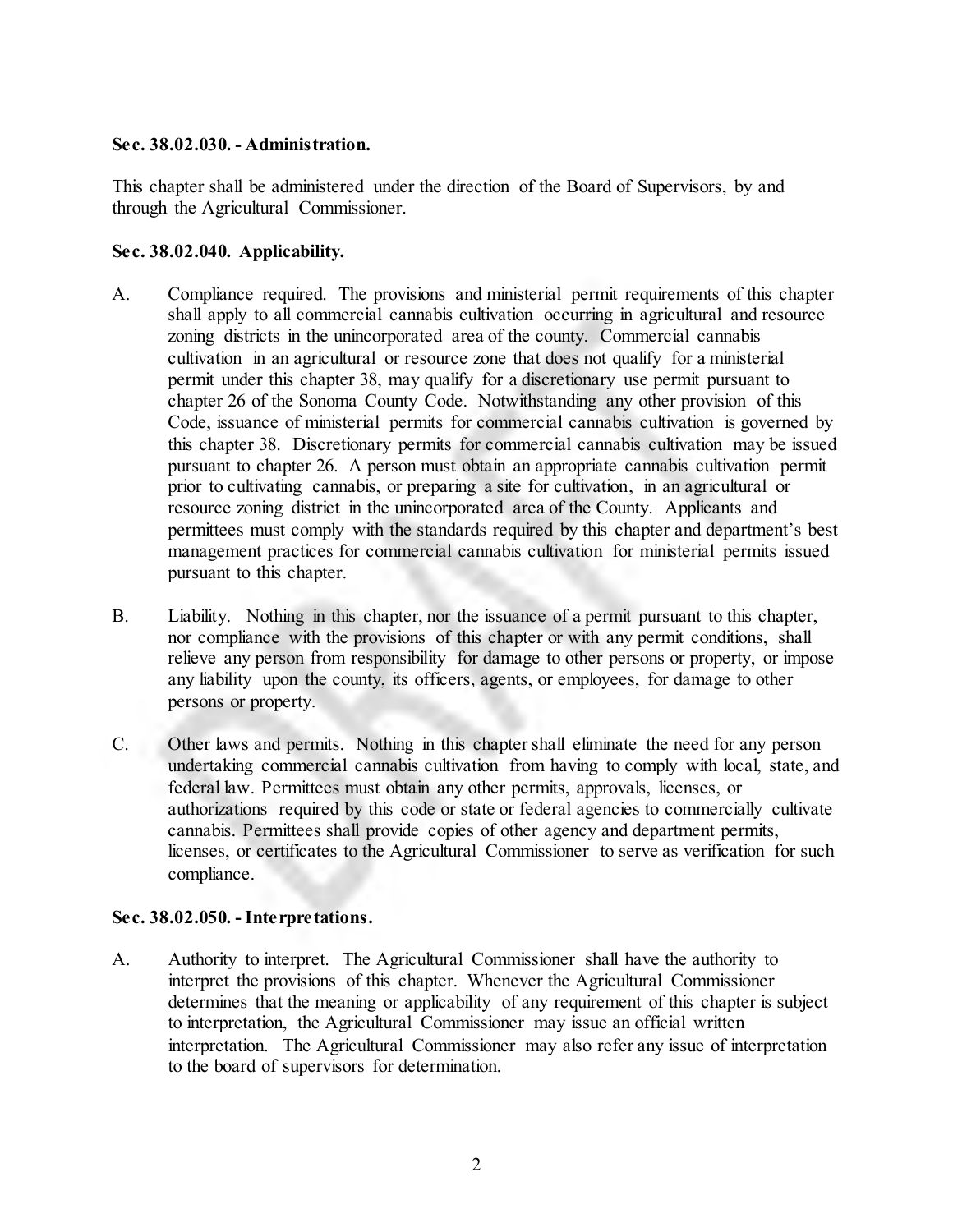- B. Language. When used in this chapter, the words "shall," "must," "will," "is to," and "are to" are always mandatory. "Should" is not mandatory but is strongly recommended; and "may" is permissive. The present tense includes the past and future tenses; and the future tense includes the present. The singular number includes the plural number, and the plural the singular, unless the natural construction of the word indicates otherwise. The words "include," "includes," and "including" shall mean "including but not limited to."
- C. Time limits. Whenever a number of days is specified in this chapter, or in any permit, or notice provided in compliance with this chapter, the number of days shall be construed as calendar days, unless business days are specified. A time limit shall extend to 5 p.m. on the following business day where the last of the specified number of days falls on a weekend, county-observed holiday, or other day the county is not open for business.
- D. State law references. Where this chapter references applicable provisions of state law, the reference shall be construed to be to the applicable state law provisions as it may be amended from time to time.

### **Sec. 38.02.060 – Best Management Practices.**

The Agricultural Commissioner may adopt, amend, or rescind best management practices to implement or make specific the standards in Article 12 of this chapter. The best management practices shall reference or detail only fixed standards and objective measurements that do not require the exercise of discretion by the Agricultural Commissioner. Failure by any person to comply with any applicable best management practice adopted or amended pursuant to this section shall be a violation of this chapter. The best management practices adopted or amended pursuant to this section shall be compiled by the Agricultural Commissioner and made available to the public.

### **Sec. 38.02.070 – Legislative Intent.**

- A. Ministerial provisions; exception. It is the intent of the board of supervisors that the provisions of this chapter and the best management practices adopted pursuant to Section 38.02.060 shall be ministerial within the meaning of the California Environmental Quality Act and the State CEQA Guidelines. It is the further intent of the board of supervisors that the review of permit applications and the issuance of permits pursuant to this chapter shall be ministerial acts, except in the case of discretionary permit applications processed in accordance with chapter 26 of the Sonoma County Code by the Permit and Resource Management Department.
- B. Interpretation and application. This chapter and the best management practices adopted pursuant to Section 38.02.060 shall be interpreted, administered, and construed in light of the legislative intent expressed in Subsection A. If any provisions, sentences, or words in this chapter or any best management practice adopted pursuant to Section 38.02.060 are ambiguous or capable of more than one interpretation, staff shall interpret, administer, and construe them as conferring only ministerial authority. Staff shall not exercise personal judgment, special discretion or judgment, or personal, subjective judgment in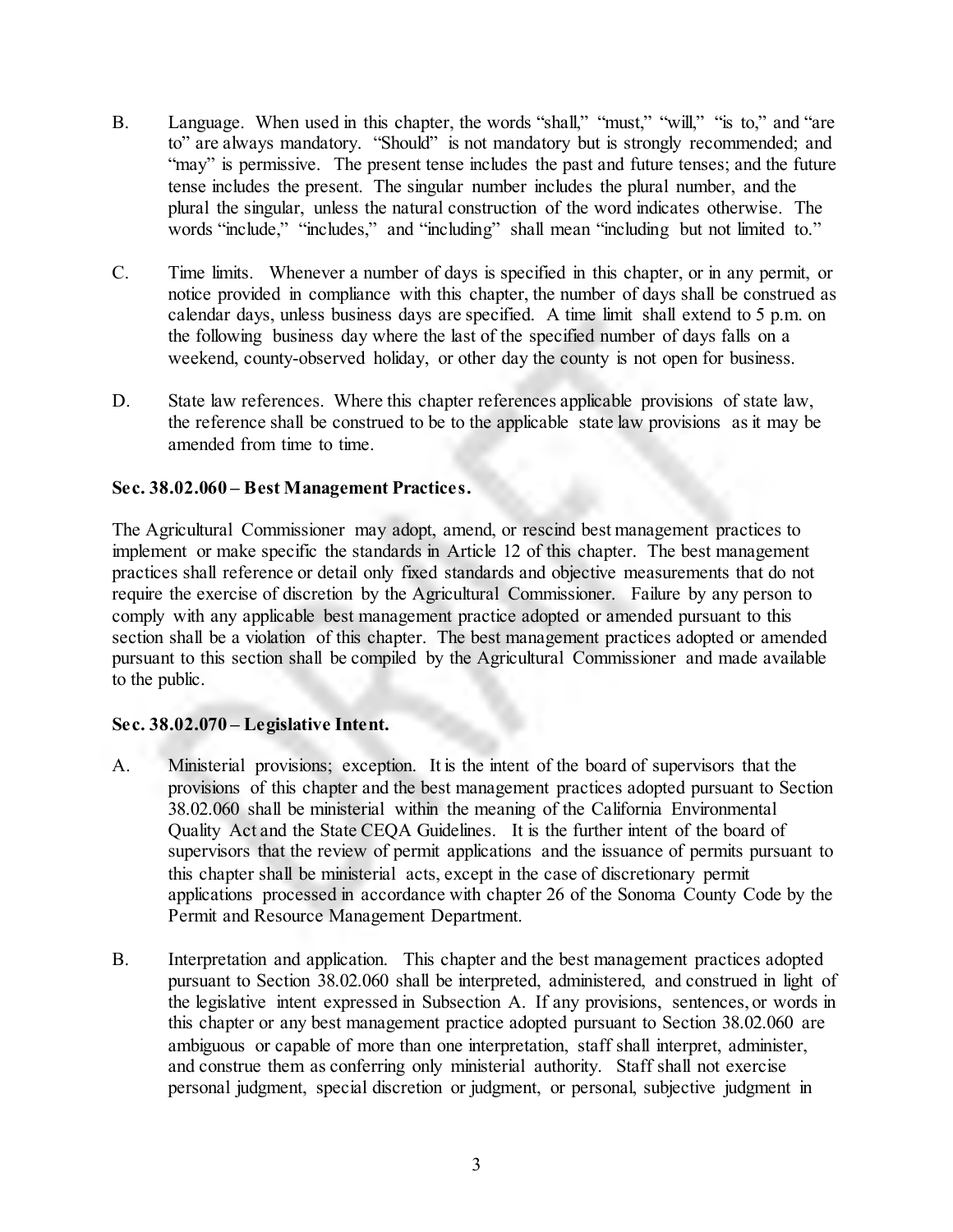deciding whether or how projects should be carried out, except in the case of discretionary permit applications processed in accordance with chapter 26 of the Sonoma County Code by the Permit and Resource Management Department.

C. Ministerial system of regulation. It is the intent of the board of supervisors in enacting this chapter to establish and maintain a ministerial system of regulation for commercial cannabis cultivation in the agricultural and resource zoning districts in the unincorporated area of the county, consistent with the strong policy direction from the board of supervisors to promote agricultural diversity and a sustainable local economy, not unduly complicate and discourage legal commercial cannabis cultivation, and be protective of the environment, and consistent with the strong policy in the general plan to expedite the processing of agricultural-related permits.

## **Article 04. – Commercial Cannabis Cultivation in Agricultural and Resource Areas Permits.**

### **Sec. 38.04.010. – Permit Requirement.**

All commercial cannabis cultivation in the agricultural and resource zoned areas of the incorporated area of the county requires either a ministerial permit issued pursuant to this chapter 38, or a discretionary use permit issued pursuant to chapter 26 of this code. A commercial cannabis cultivation permit is required prior to commencing any commercial cannabis cultivation or related work, including work in preparation for cultivating cannabis.

### **Article 6. - Permit Application Filing and Processing.**

### **Sec. 38.06.010. – Purpose.**

This article provides procedures and requirements for the preparation, filing, and initial processing of the ministerial permit applications, including permit renewal applications, governed by this chapter.

### **Sec. 38.06.020. - Authority Over Ministerial Permitting.**

The Agricultural Commissioner is authorized to accept and process ministerial permit applications and to issue ministerial permits for commercial cannabis cultivation within the agricultural and resource zoning districts in the unincorporated area of the county consistent with the requirements of this chapter 38. This chapter does not authorize the Agricultural Commissioner to issue discretionary use permits for commercial cannabis cultivation. Discretionary use permits are governed by chapter 26, which is administered by the Permit and Resource Management Department. This chapter 38 is intended to govern only ministerial permits for commercial cannabis cultivation within the agricultural and resource zoning districts of the unincorporated county.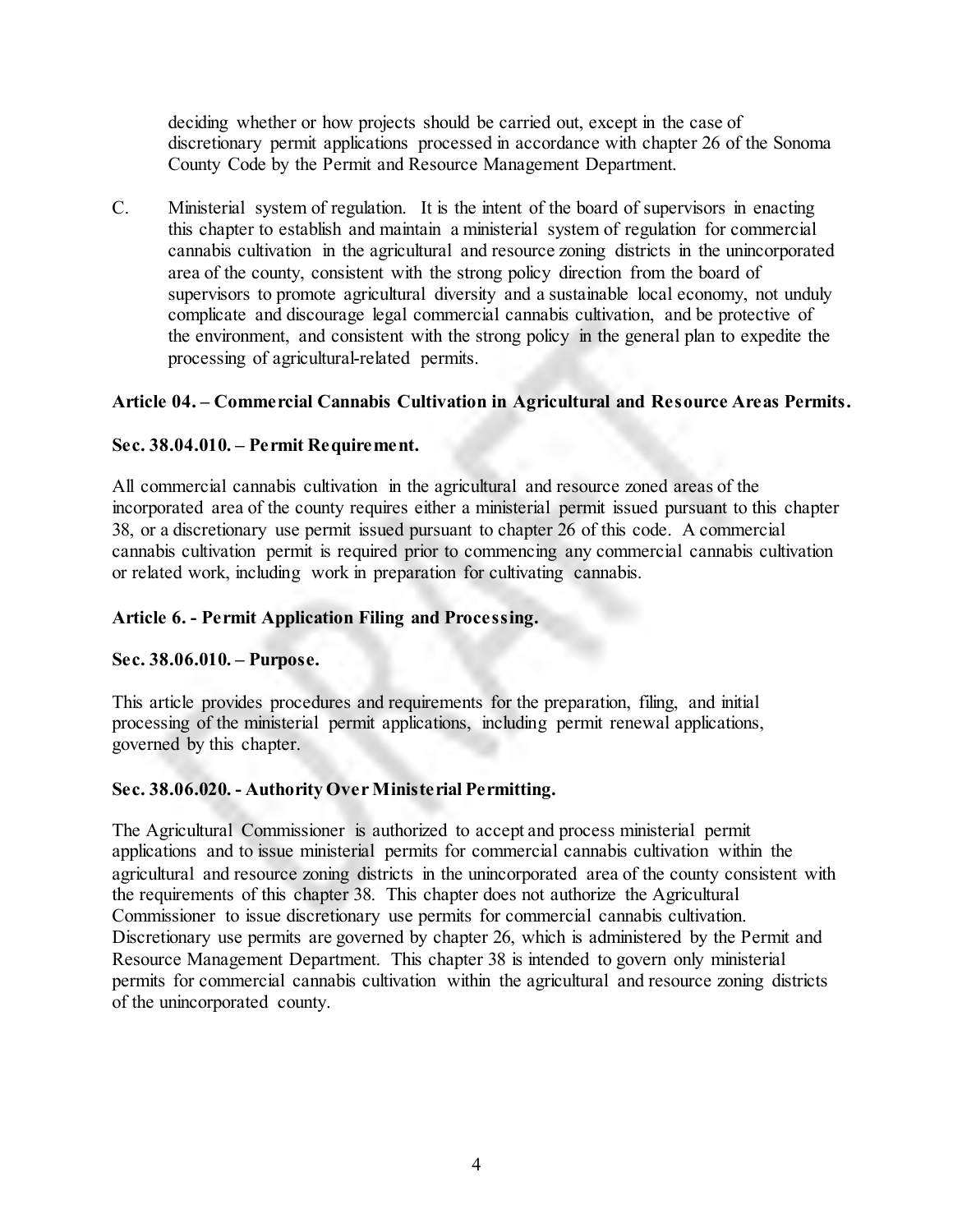### **Sec. 38.06.030. - Permit Application Preparation and Filing.**

- A. Pre-application contact. A prospective applicant is encouraged to contact the Agricultural Commissioner before completing and filing a permit application to determine the information and materials required for application filing. The provision of information by the Agricultural Commissioner shall not be construed as a recommendation for either approval or disapproval of an application. Any failure by the Agricultural Commissioner to identify all required information and materials shall not constitute a waiver of those requirements.
- B. Permit application contents. Permit applications shall be filed with the department on a county application form. Each permit application shall include all required fees and deposits, all plans and specifications, maps, reports, assessments, and other information and materials required by the department's list of required contents for a commercial cannabis cultivation permit application, and any other plans and specifications, maps, reports, and other information and materials the Agricultural Commissioner deems necessary to verify compliance with this chapter.
- C. Eligibility for filing or withdrawing; property owner authorization. A permit application may only be filed or withdrawn by an applicant who is the owner of the parcel on which the cannabis cultivation site is proposed, an authorized agent of the owner, or other person with the written consent of the owner. If the applicant is not the owner of the legal parcel on which the site is located, then the owner must authorize cannabis cultivation on the site in a form acceptable to the Agricultural Commissioner, and the applicant must submit that owner authorization with the application. The authorization document or written consent must be signed by the owner of the parcel with a certificate of acknowledgment for the owner's signature, which must be in the form set forth in California Civil Code section 1189.
- D. Applicant's agent. In addition to the requirements of subdivision C. above, where the applicant is a legal entity, the applicant's authorized agent, or other person with the written consent of the applicant, is permitted to file or withdraw an application. The authorization document or written consent must be signed by a person with authority to bind the legal entity applicant, with a certificate of acknowledgment, which must be in the form set forth in California Civil Code section 1189.

## **Sec. 38.06.040. - Application Fees.**

- A. Fee schedule. The board of supervisors shall establish a schedule of fees for the processing of permit applications, including permit renewal applications, required by this chapter.
- B. Refunds and withdrawals. The required application fees cover county costs for staff time and the other activities involved in processing permit applications. Therefore, no refund due to disapproval or expiration shall be allowed. In the case of a withdrawal, the Agricultural Commissioner may refund any application fees and deposits remaining after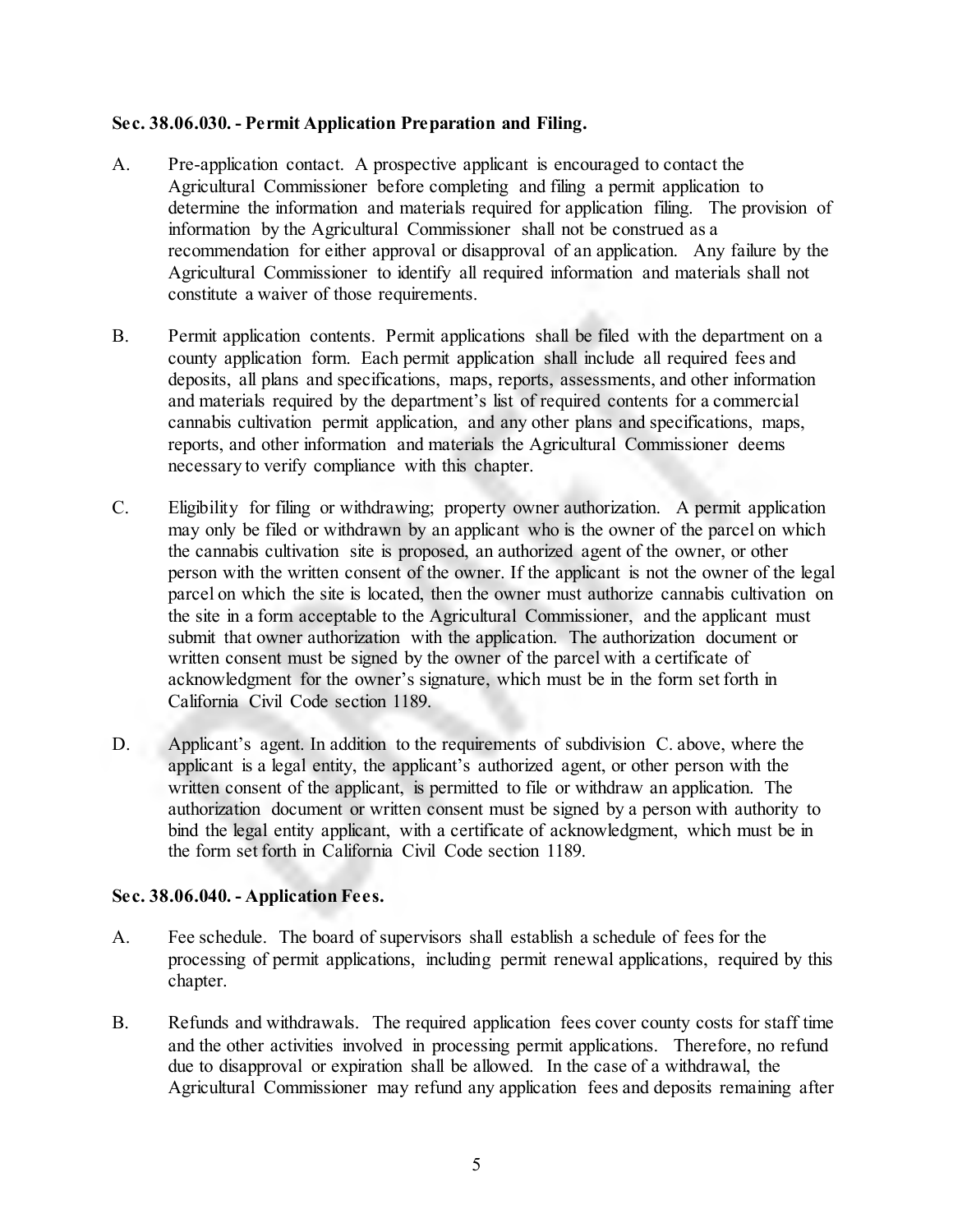covering county costs for staff time and the other activities involved in processing the permit application before it was withdrawn.

### **Sec. 38.06.050. - Indemnification.**

- A. Applicant agreement. At the time of submitting a permit application, the applicant and property owner shall agree, as part of the permit application, to defend (with legal counsel of the county's selection), indemnify, and hold harmless the county and its agents, officers, attorneys, and employees, from any claim, action, or proceeding brought against the county or its agents, officers, attorneys, or employees to attack, set aside, void, or annul, an approval of the county concerning the permit application, which action is brought within the applicable statute of limitations. The required indemnification shall include damages awarded against the county, if any, costs of suit, attorneys' fees, and other costs and expenses incurred in connection with the action.
- B. County notification of applicant and property owner. In the event that a claim, action, or proceeding referred to in Subsection A is brought, the county shall promptly notify the applicant and property owner of the existence of the claim, action, or proceeding and shall cooperate fully in the defense of the claim, action, or proceeding.

## **Sec. 38.06.060. - Initial Permit Application Review.**

The Agricultural Commissioner shall review each permit application for completeness and accuracy before it is accepted as complete and officially filed. The Agricultural Commissioner's determination of completeness shall be based on the department's list of required application contents and any additional instructions provided to the applicant in any pre-application contact, and/or during the initial review period. No permit application shall be deemed complete, and processing shall not commence on any permit application, until all required fees and deposits have been paid, and all required plans and specifications, maps, reports, and other information and materials have been submitted to the Agricultural Commissioner and reviewed to determine compliance with this chapter, including peer review where necessary to determine compliance with this chapter.

- A. Notification of applicant when permit application is incomplete. The Agricultural Commissioner shall inform the applicant in writing within 30 days of filing when a permit application is incomplete. The letter shall specify the additional information required to make the permit application complete.
- B. Withdrawal of application. If an applicant fails to provide the additional information specified in the Agricultural Commissioner's letter providing notice of an incomplete permit application within 120 days following the date of the letter, the permit application shall be deemed withdrawn without any further action by the Agricultural Commissioner. The Agricultural Commissioner may grant one 90-day extension, if the applicant files a written request with the Agricultural Commissioner before expiration of the original 120 day period. After the withdrawal of a permit application, future consideration by the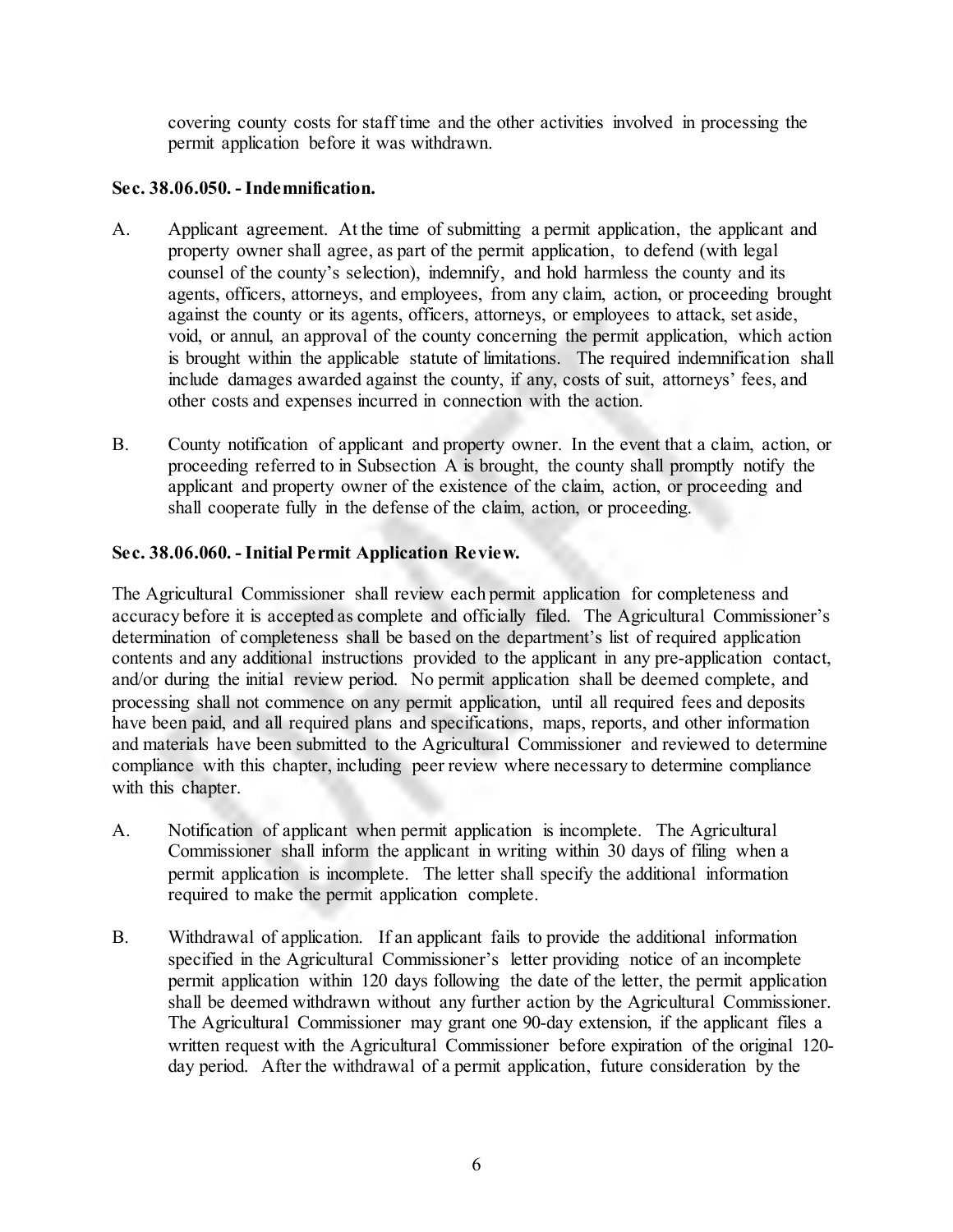Agricultural Commissioner shall require the submittal of a new permit application and associated fees.

## **Sec. 38.06.070. - Expiration of Permit Application.**

If a permit is not issued within one year following the filing of a permit application, the permit application shall expire and be deemed withdrawn, without any further action by the Agricultural Commissioner. The Agricultural Commissioner may grant one 180-day extension, if the applicant files a written request with the Agricultural Commissioner before expiration of the original one-year period and shows that the extension is warranted due to a lawsuit, staff error, or other circumstances beyond the control of the applicant. After the expiration of a permit application, future consideration by the Agricultural Commissioner shall require submittal of a new permit application and associated fees. Where a new permit application is filed within 180 days following the expiration of the original permit application, the applicant may resubmit the original plans and specifications and the new permit application shall be processed based on the provisions of this chapter in effect at the time the expired permit application was initially submitted. No expired permit application shall be renewed in this fashion more than once.

## **Article 08. - Permit Review Procedures.**

## **Sec. 38.08.010. – Purpose.**

This article provides procedures for the final review and approval or disapproval of ministerial permit applications, including permit renewal applications, governed by this chapter.

## **Sec. 38.08.020. – Permit Approval and Issuance.**

The approval of a permit application and issuance of a commercial cannabis cultivation permit by the Agricultural Commissioner shall occur as follows:

- A. Criteria for approval. A ministerial permit application will be approved and a ministerial commercial cannabis cultivation permit issued when the Agricultural Commissioner determines that the proposed commercial cannabis cultivation complies with all applicable provisions of this chapter, all other applicable provisions of this code, and the requirements of any applicable county land use approvals.
- B. Permit holder. An approved commercial cannabis cultivation permit shall be issued to the applicant.
- C. Effect of permit and approved plans and specifications.
	- 1. Compliance with plans and specifications required. All work for which a commercial cannabis cultivation permit is issued within the agricultural and resource zoning districts of the unincorporated county under this chapter shall be done in compliance with the approved plans and specifications and the recommendations of required reports. The approved plans and specifications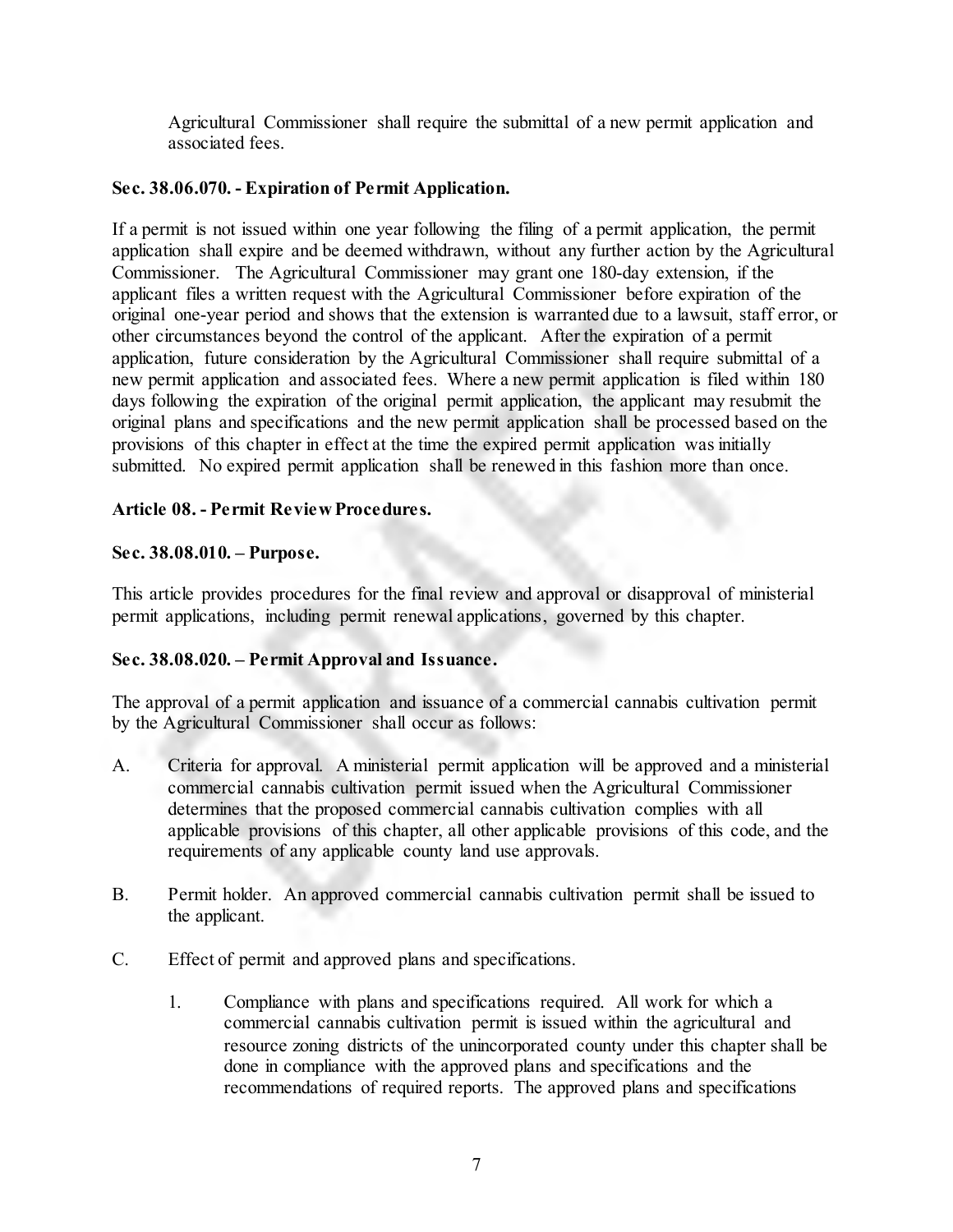shall not be changed without the written approval of the Agricultural Commissioner.

2. Modifications. Proposed modifications to the approved plans and specifications shall be submitted to the Agricultural Commissioner in writing, together with all necessary technical information and design details. A proposed modification shall be approved only if the Agricultural Commissioner determines that the modification complies with the provisions of this chapter for issuance of the ministerial commercial cannabis cultivation permit, other applicable provisions of this code, and the requirements of any applicable county land use approvals.

## **Article 10. - Permit Implementation, Time Limits, and Extensions.**

## **Sec. 38.10.010. – Purpose.**

This article provides requirements for the implementation of the permits required by this chapter, including time limits and procedures for granting extensions of time.

# **Sec. 38.10.020. - Effective Date of Permit.**

A commercial cannabis cultivation permit shall become effective on the date of ministerial permit application approval.

## **Sec. 38.10.030. – Time limit, Renewal, and Expiration.**

- A. Time limit. Commercial cannabis cultivation permits shall expire five years from the date of issuance.
- B. Renewal. Once a permit is issued and prior to its expiration, the permittee may apply to renew the permit by submitting a renewal application in a form established by the Agricultural Commissioner and application fee. No permit or permit renewal shall issue without payment of all required fees. The same standards apply to issuance of permits and permit renewals under this Chapter, except that setback requirement do not apply to permit renewal applications that do not propose changes to the cannabis cultivation activity or cannabis cultivation site. An applicant for permit renewal shall indicate proposed changes to the permitted cannabis cultivation activity and cannabis cultivation site, if any, in the permit renewal application.
- C. Effect of expiration. After the expiration of a commercial cannabis cultivation permit, or expiration of a permit renewal, no further cannabis cultivation may occur at the site until a new permit authorizing cannabis cultivation is obtained.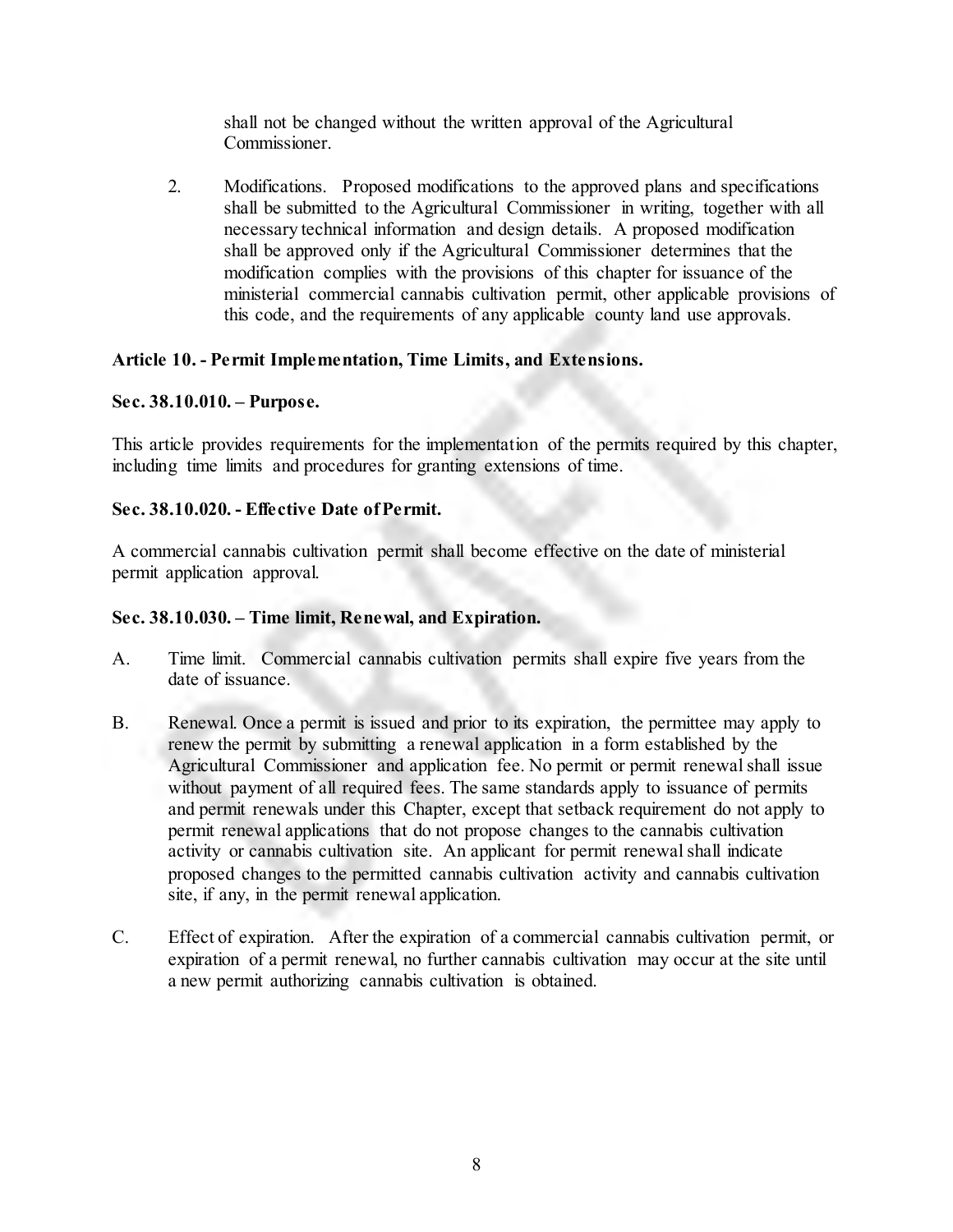#### **Sec. 38.10.040. – Decisions Final.**

All decisions of the Agricultural Commissioner under this chapter are final, subject only to judicial review.

### **Sec. 38.10.050. – Conduct of Cannabis Cultivation Under Permit**

Permits for commercial cannabis cultivation in agricultural and resource zoning districts in the unincorporated county shall be subject to the following requirements.

- A. Responsibility for compliance. The permittee shall be responsible for ensuring that the commercial cannabis cultivation is conducted in compliance with the approved plans and specifications and the standards in Article 12.
- B. Notification of change in ownership-parcel. The permittee shall notify the Agricultural Commissioner fourteen (14) days in advance of any change in ownership of the parcel for which the permit was issued prior to expiration of the permit, and any changes must comply with applicable code requirements. Notification of a change in ownership of the parcel shall also be provided within fourteen (14) days of the change of ownership, including the name and contact information of the new owner and the date of the change in ownership.
- C. Notification of legal entity changes –permittees. Permits are issued to and held by the person engaged in commercial cannabis activity, and specific to the parcel for which it was issued. For permittees that are legal entities, written notice must be provided to the Department of any changes to the name, control, or status of the legal entity, within fourteen (14) days of the change, describing the change and the date it occurred.
- D. Inspection. Permitted commercial cannabis cultivation shall be subject to inspection as required by the Agricultural Commissioner. Approval as a result of an inspection shall not be construed to be an approval of a violation of the provisions of this chapter or other provisions of this code. Inspections presuming to give authority to violate or cancel the provisions of this chapter or other provisions of this code shall not be valid.
	- 1. Site access. During the term of the permit, the permittee shall provide and secure access to the site for inspection by inspectors designated by the Agricultural Commissioner, including inspectors with the Department of Agriculture/Weights and Measures or Permit and Resource Management Department, or other state or local agency, during regular business hours. A permittee's failure to provide or secure access to inspectors is a violation of the permit.
	- 2. Special inspections and certifications. The Agricultural Commissioner may require special inspections and certifications to verify compliance with an issued permit.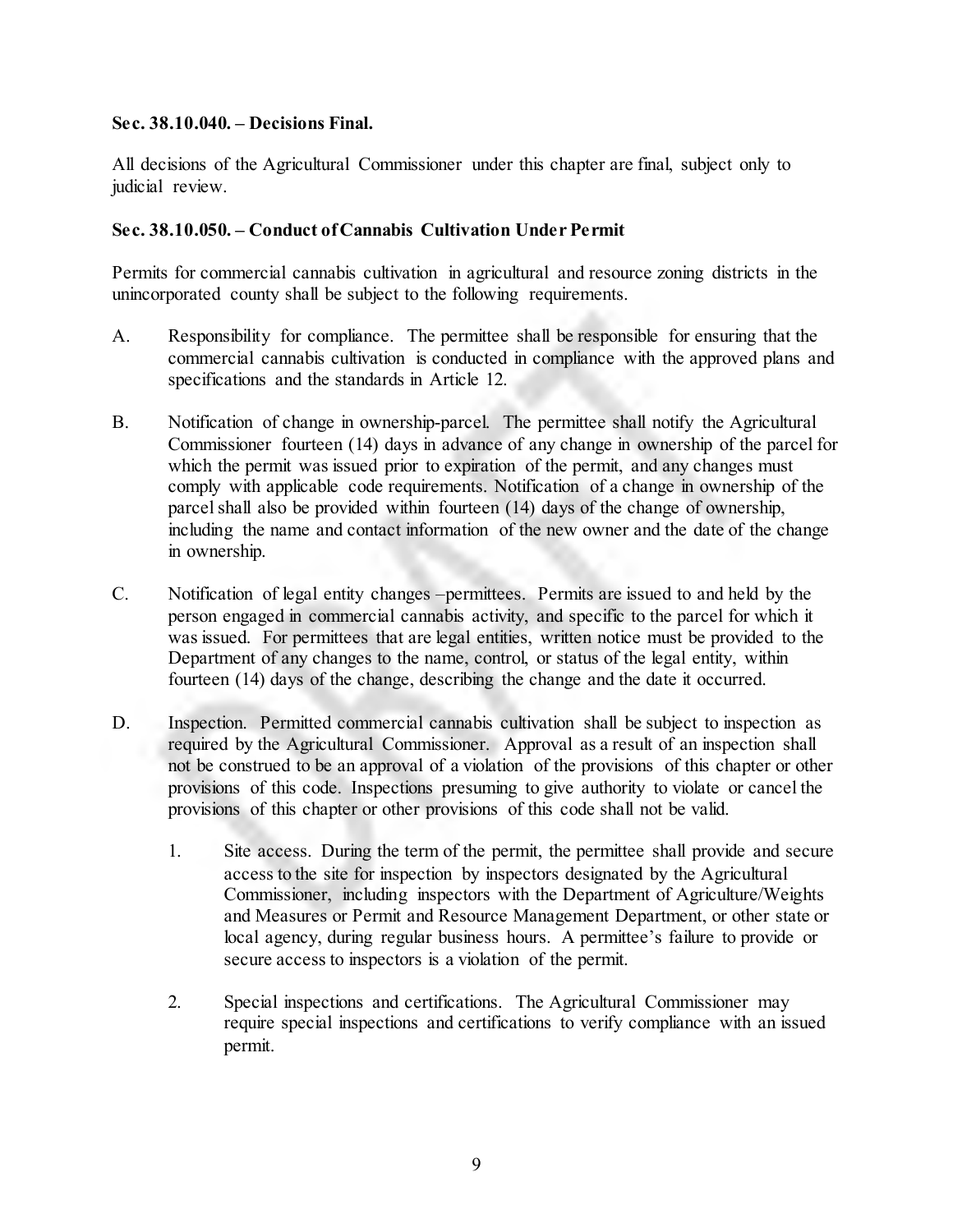### **Article 12. – Standards for Commercial Cannabis Cultivation.**

#### **Sec. 38.12.010. - Purpose.**

Unless a use permit is required or this chapter provides otherwise, a commercial cannabis cultivation permit, including a permit renewal, must be issued for a cannabis cultivation site if the standards set forth in this article are met.

#### **Sec. 38.12.020. – Parcel Requirements.**

- A. Legal parcel. A cannabis cultivation site must be located on a single legal parcel.
- B. Zoning District. A cannabis cultivation site must be located on a parcel with one of the following zoning designations pursuant to chapter 26:
	- 1. Land Intensive Agriculture (LIA)
	- 2. Land Extensive Agriculture (LEA)
	- 3. Diverse Agriculture (DA)
	- 4. Resources and Rural Development (RRD)
- C. Split zoning. Cannabis cultivation is not permitted on a single legal parcel with split zoning, unless all zoning designations for the split zoned parcel are listed in subsection B. of Section 38.12.020.
- D. Minimum lot size. A cannabis cultivation site must be located on a parcel that is ten or more acres in size.
- E. Hazardous materials site. A cannabis cultivation site must be located on a parcel that is not listed as a hazardous materials site compiled pursuant to Government Code Section 65962.5.

#### **Sec. 38.12.030. – Limitation on Canopy and Structures.**

- A. Canopy Limitations.
	- 1. Outdoor and Hoop House. Outdoor cultivation and hoop house cultivation canopy cover are limited to ten percent (10%) or less of the parcel.
	- 2. Existing Permanent Structures. Indoor cultivation and greenhouse cultivation canopy in an existing permanent structure is not limited. An existing permanent structure is a structure that is legally constructed prior to January 1, 2021, and includes those structures that have been or will be reconstructed or renovated, provided there is no modification to the building footprint, nor expansion of the square footage of the structure.
	- 3. New or Expanded Permanent Structures. Indoor cultivation and greenhouse cultivation canopy in new or expanded permanent structures is limited by Subsections B and C of Section 38.12.030, below. A new permanent structure is a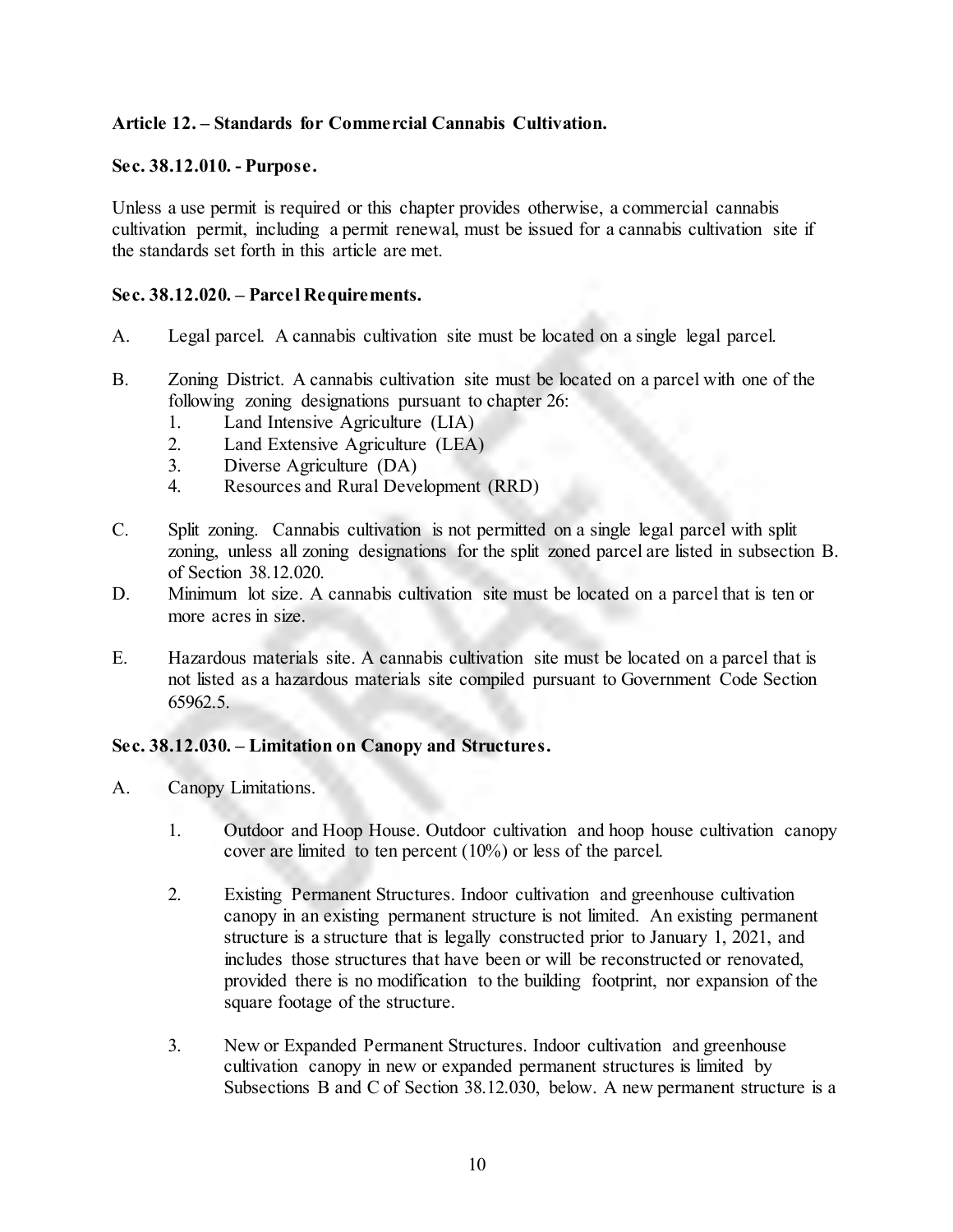structure legally constructed on or after January 1, 2021. An expanded permanent structure is an addition or expansion to an existing permanent structure, as defined above in paragraph 2 of subsection A of Section 38.12.030, that results in a modification to the building footprint or an expansion of the square footage of the structure.

- B. Limit on New or Expanded Permanent Structures.
	- 1. For a parcel that is at least ten acres, but no more than 20 acres in size, all new building coverage for the purpose of or in support of commercial cannabis cultivation cannot exceed 43,560 square feet. New building coverage means building coverage legally constructed on or after January 1, 2021.
	- 2. For a parcel that is greater than 20 acres in size, all new building coverage for the purpose of or in support of commercial cannabis cultivation cannot exceed 43,560 square feet or 50% of the maximum lot coverage prescribed by the base zone, whichever is greater. New building coverage means building coverage legally constructed on or after January 1, 2021.
- C. Permits for Structures. Permanent structures used in commercial cannabis cultivation shall be subject to permits issued by the permit and resource management department and other agencies having jurisdiction and shall be conducted and maintained in compliance with this code.

## **Sec. 38.12.040. – Setbacks.**

- A. Setbacks for Outdoor and Hoop House Cultivation.
	- 1. Property line setback. For a cultivation site with outdoor or hoop house cultivation, the cultivated area must be set back a minimum of 100 feet from the property lines of the parcel on which the cannabis is cultivated.
	- 2. Neighboring structures. For a cultivation site with outdoor or hoop house cultivation, the cultivated area must be set back a minimum of 300 feet from residences and business structures on any parcel other than the parcel on which the permitted cannabis is cultivated.
	- 3. Sensitive uses. For a cultivation site with outdoor or hoop house cultivation, the cultivated area must be set back a minimum of 1,000 feet from the property line of a parcel with a school providing education to K-12 grades, a public park, Class I Bikeway, a day care center, or an alcohol or drug treatment facility.
- B. Setbacks for Indoor and Greenhouse Cultivation and Associated Structures. Except for hoop houses, the setbacks for which are governed by subsection A of this section above, any structure used for or in support of cannabis cultivation must comply with setback requirements contained in chapter 26 for a parcels base zone and any applicable combining zone.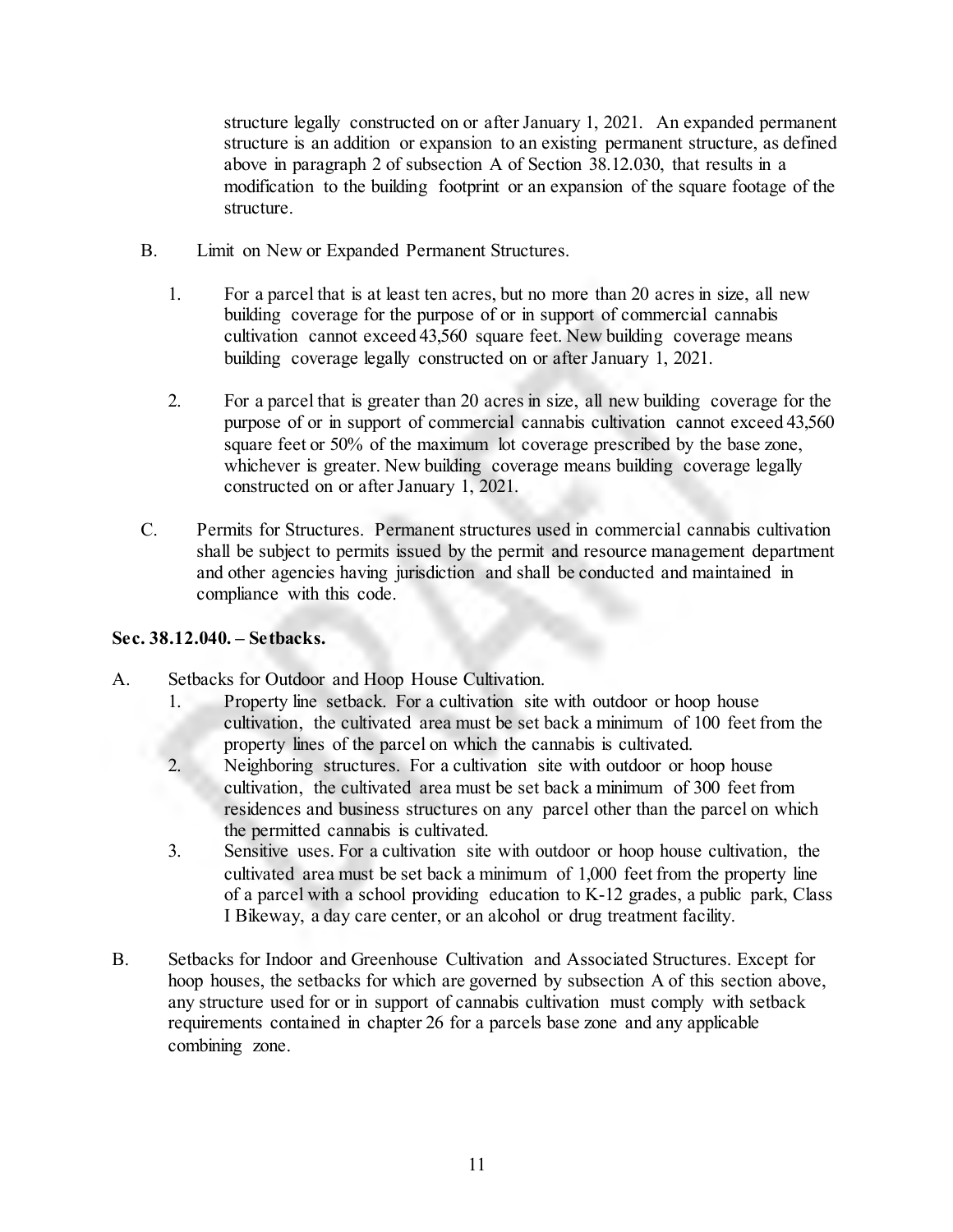C. For purposes of this chapter, distance shall be measured from the nearest point of the property line of the parcel that contains the proposed or permitted commercial cultivation to the nearest point of the property line of the enumerated use using a direct straight-line measurement. A new adjacent use does not affect the continuation of an existing use that was permitted and legally established under the standards of this chapter.

### **Sec. 38.12.050. –Protection of Historic and Cultural Resources.**

- A. Historic District. Cannabis cultivation and related activities proposed within the Historic Combining District, Section 26-68, of Chapter 26 of the Sonoma County Code, shall be subject to review by the landmarks commission, unless otherwise exempt, consistent with Section 26-68-020, and shall be required to obtain a use permit.
- B. Historic Resource Survey. For cannabis cultivation and related activities involving alteration, modification, or demolition of a structure over 45 years old, applicant must submit a historic resource survey demonstrating and concluding that all impacts to significant cultural and historic resources will be avoided.
- C. Cultural Resource Survey. Applicant must submit a cultural resources survey with any application proposing ground disturbing activity. Cannabis cultivation and related activities, involving ground disturbance, including but not limited to construction of new structures, roads, water storage, and trenching for utilities, water, wastewater, or drainage systems, shall be subject to design standards and referral to the Northwest Information Center and local tribes. A use permit will be required if mitigation is recommended by the cultural resource survey or local tribe.
- D. Inadvertent Discovery, Protection of Human Remains, Archaeological Resources, and Tribal Cultural Resources.

Where human remains or archaeological or tribal cultural resources are discovered during ground disturbing work associated with permitted cannabis cultivation, all work shall be halted in the vicinity of the find, the permittee shall notify the Agricultural Commissioner, and the following shall occur before work is resumed under the permit:

- 1. Human remains. If human remains or suspected human remains are discovered, the permittee shall notify the county coroner and comply with all state law requirements, including Health and Safety Code section 7050.5 and Public Resources Code section 5097.98, to ensure proper disposition of the human remains or suspected human remains, including those identified to be Native American remains.
- 2. Archaeological or Tribal Cultural Resources. If archaeological or tribal cultural resources or suspected archaeological or tribal cultural resources are discovered, the Agricultural Commissioner shall notify the State Historic Preservation Officer and the Northwest Information Center at Sonoma State University, and the permittee shall retain a qualified archeologist or qualified tribal cultural resource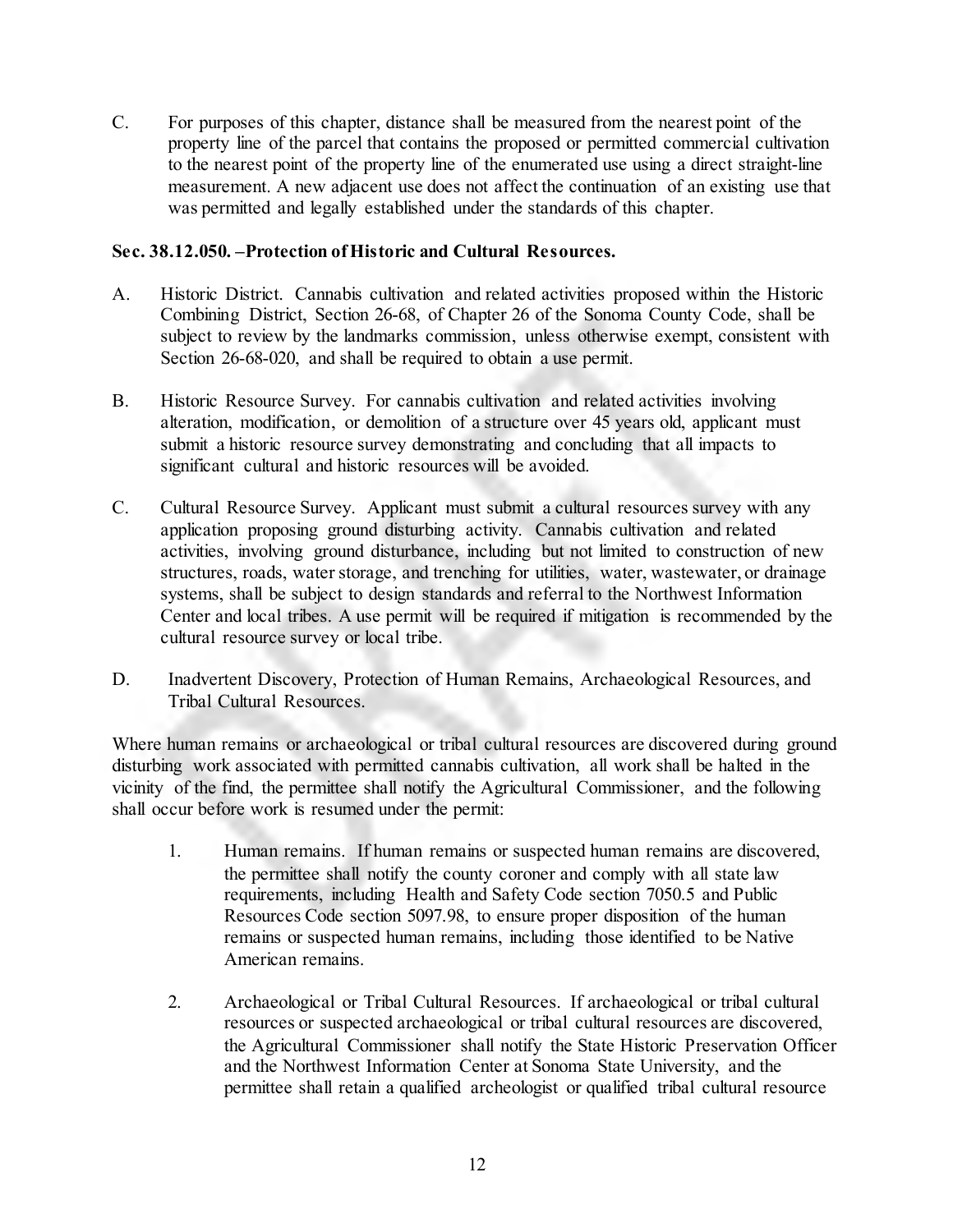specialist, as applicable, to evaluate the find to ensure proper disposition of the archaeological or tribal cultural resources or suspected archaeological or tribal cultural resources. All costs associated with the evaluation and mitigation of the find shall be the responsibility of the permittee. The Agricultural Commissioner shall also provide notice of the find to any tribes that have been identified as having cultural ties and affiliation with the geographic area in which the archaeological or tribal cultural resources or suspected archaeological or tribal cultural resources were discovered, if the tribe or tribes have requested notice and provided a contact person and current address to which the notice is to be sent. The Agricultural Commissioner is authorized to consult with and solicit comments from notified tribes to aid in the evaluation, protection, and proper disposition of the archaeological or tribal cultural resources or suspected archaeological resources. The need for confidentiality of information concerning the archaeological and tribal cultural resources or suspected archaeological and tribal cultural resources shall be recognized by all parties involved in the consultation. For the purposes of this section, archaeological resources include historic or prehistoric ruins, burial grounds, pottery, arrowheads, midden, or culturally modified soil deposits. For purposes of this section tribal cultural resources includes sites, features, places, cultural landscapes, sacred places, and objects with cultural value to a tribe that are listed, or determined to be eligible for listing, in the national or state register of historical resources, or listed in a local register of historic resources Artifacts associated with prehistoric ruins include humanly modified stone, shell, bone, or other cultural materials such as charcoal, ash, and burned rock indicative of food procurement or processing activities. Prehistoric domestic features include hearths, fire pits, or floor depressions; mortuary features are typically represented by human skeletal remains.

### **Sec. 38.12.060. - Tree, Timberland, and Farmland Protection.**

- A. Tree Protection.
	- 1. Non-Forested Area Required. Cannabis cultivation and associated development must be located on a site that was non-forested as of December 20, 2016, unless the applicant complies with subsections 2 and 3, below, for proposed tree removal.
	- 2. Trees Generally. No tree greater than 20 inches at diameter breast height can be removed to accommodate cannabis cultivation or associated development. Cannabis cultivation and related development must avoid any tree greater than 20 inches at diameter breast height by a distance of 1.5 times the radius of the dripline. [PLACEHOLDER FOR GRAPHIC]
	- 3. Protected Trees. No protected tree greater than 9 inches at diameter breast height can be removed to accommodate cannabis cultivation or related development.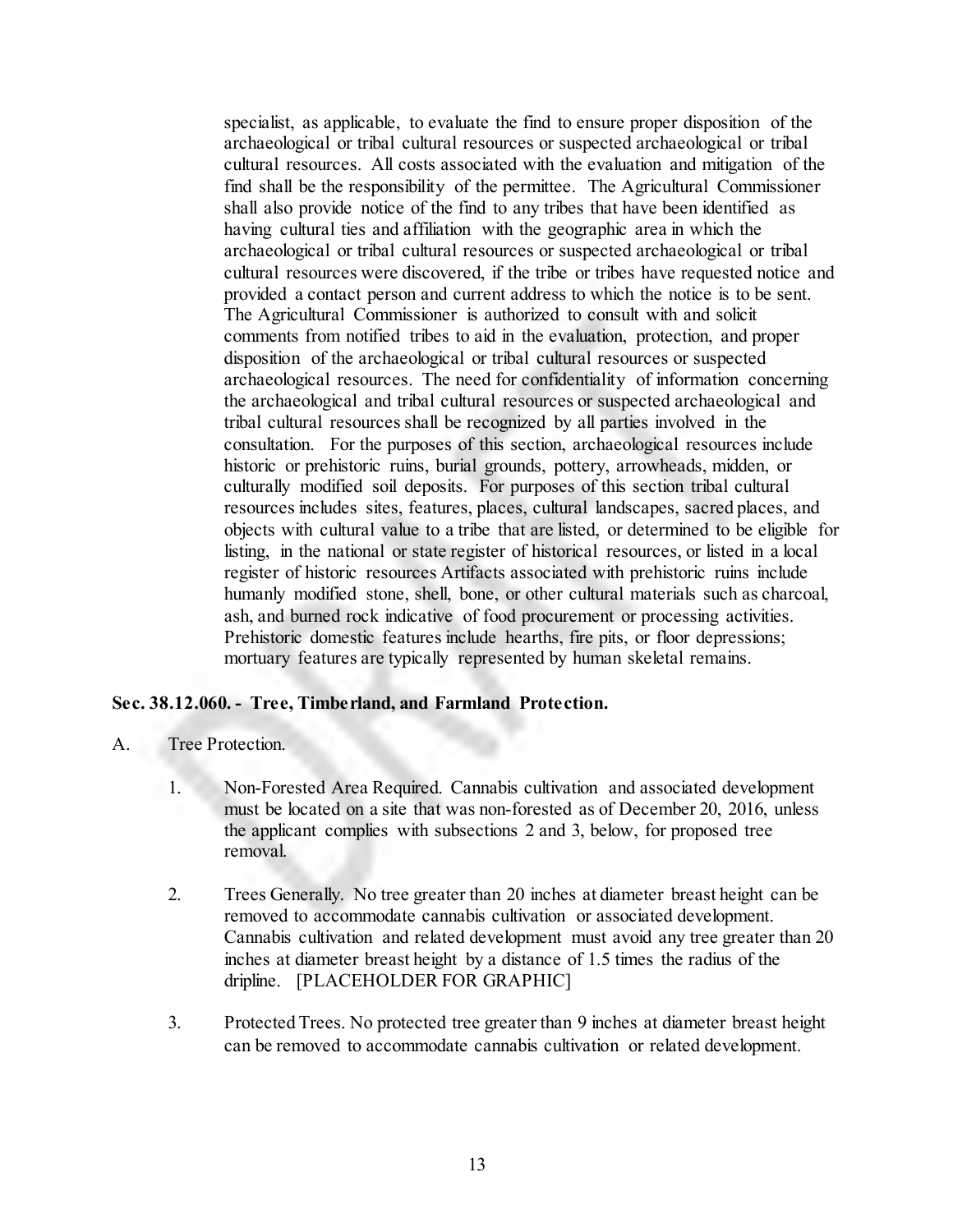- 4. Tree Avoidance. Any tree that cannot be removed under subsection 2 or 3, above, must be avoided by a distance of 1.5 times the radius of the dripline.
- B. Farmland Protection.
	- 1. Farmlands.
		- a. A new permanent structure, or the expansion of an existing permanent structure, for or in support of indoor or mixed light cultivation cannot be sited within important farmlands, including prime, unique, and farmlands of statewide importance as designated by the state farmland mapping and monitoring program.
		- b. A new permanent structure, or the expansion of an existing permanent structure, for or in support of indoor or mixed light cultivation cannot remove irrigated agricultural production on a parcel, unless (1) the irrigated agricultural production is offset at another location on the parcel at a 1:1 ratio, and (2) the parcel does not contain important farmlands, as described in subsection B.1.a., above.
		- c. As used in subsection B.1.a and B.1.b, above "new permanent structure," means a permanent structure legally constructed on or after January 1, 2021; an "expanded permanent structure," means an addition or expansion to an existing permanent structure that results in a modification to the building footprint or an expansion of the square footage of the structure; and "irrigated agricultural production," means the land is or has been used for irrigated agricultural production at any point in the four years prior to the date of the permit application.
	- 2. Land Conservation Act. If a cannabis cultivation site is located on a parcel restricted by a Land Conservation Act (Williamson Act) contract, all uses and structures must comply with the Land Conservation Act contract, any applicable land conservation plan, and the Sonoma County Uniform Rules for Agricultural Preserves and Farmland Security Zones, including provisions governing the type and extent of compatible uses, and the California Land Conservation Act, commencing at section 51200 of the California Government Code.

## **Sec. 38.12.070. – Protection of Biotic Resources.**

- A. Habitat and Special Status Species.
	- 1. An application under this chapter shall include a biotic resource assessment prepared by a qualified biologist that demonstrates that the cannabis cultivation area and related structures and development will not impact sensitive or special status species habitat; and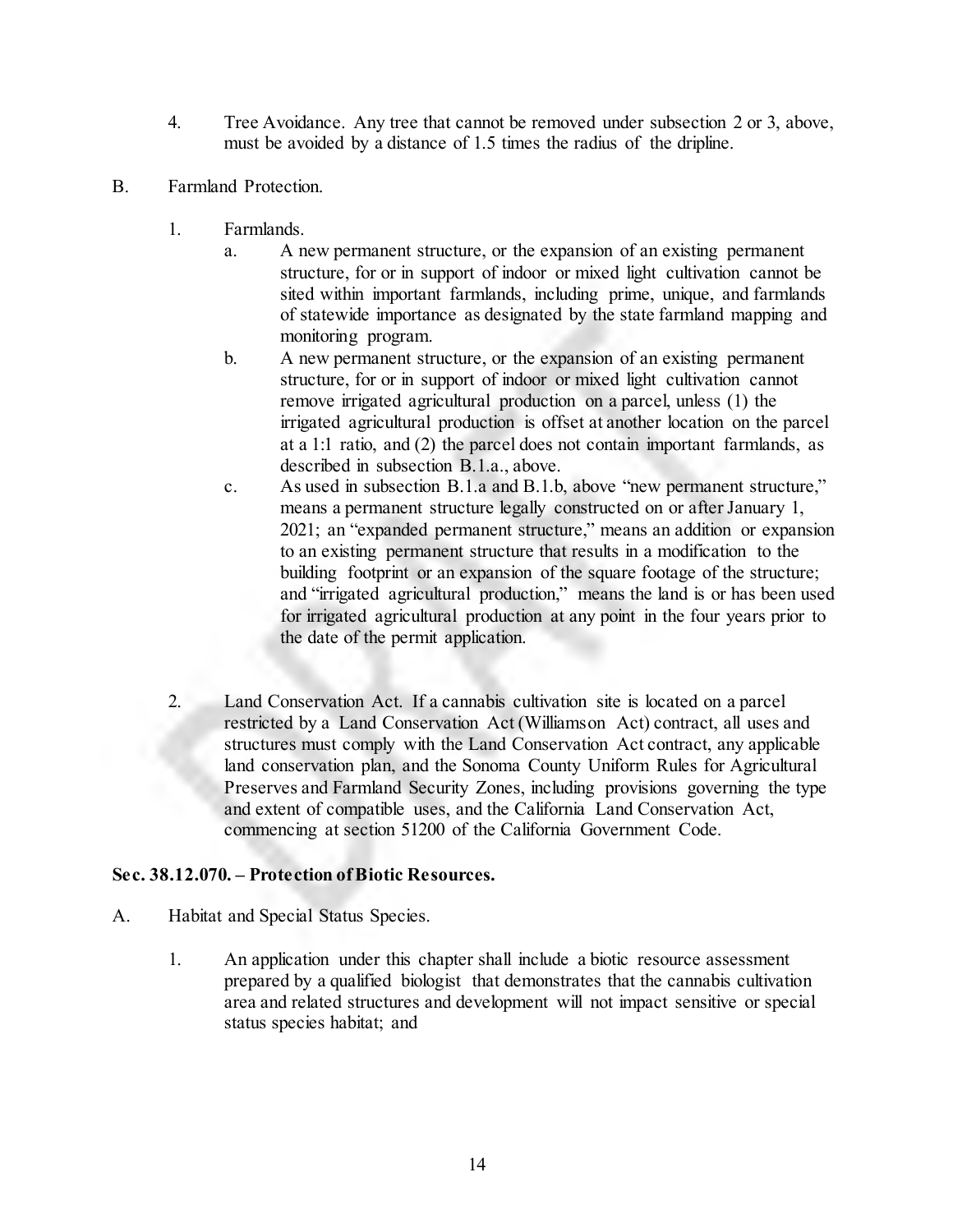- 2. If the cannabis cultivation area and related structures and development are located within a designated critical habitat area, then one of the following criteria must be met:
	- a. The biotic assessment concludes that "take" of a listed species within the meaning of the federal and California Endangered Species Acts is not reasonably foreseeable; or
	- b. Applicant obtains all appropriate permits from the applicable state and federal agencies with jurisdiction over the listed species.
- 3. A use permit will be required if the qualified biologist in the biotic resources assessment required by this chapter recommends mitigation measures.
- B. Riparian Corridor Setbacks. Cannabis cultivation and related structures and development must comply with all provisions of the Riparian Corridor combining zone district, pursuant to Section 26-65, of Chapter 26 of the Sonoma County Code, including setback requirements.
- C. Biotic Habitat Areas. Cannabis cultivation and related structures and development cannot be located within the Biotic Habitat Combining Zone, pursuant to Section 26-66, of Chapter 26 of the Sonoma County Code.
- D. Wetlands Setbacks. Outdoor and hoop house canopy must comply with the wetlands setbacks in Section 36-16-120, of Chapter 36, of the Sonoma County Code. All other development must comply with the wetlands setbacks in Section 11-14-110, of Chapter 11, of the Sonoma County Code.

## **Sec. 38.12.080. – Fire Protection and Hazardous Materials**

- A. Fire Code Requirements. An application under this chapter shall include a fire prevention plan for construction and ongoing operations. The fire prevention plan must state how the development will comply with chapters 13 and 13A of this code, and all other applicable local and state standards, including those governing emergency vehicle access and turn-around at the facility site, vegetation management and fire break maintenance around all structures.
- B. Hazardous Materials. All cultivation activities that utilize hazardous materials shall comply with applicable hazardous waste generator, underground storage tank, above ground storage tanks, and AB 185 (hazardous materials handling) requirements and maintain any applicable permits for these programs from the fire prevention division, certified unified program agency (CUPA) of Sonoma County Fire and Emergency Services Department, or Agricultural Commissioner.

### **Sec. 38.12.090. – Slope and Grading Limitations.**

A. Slope Limitation. A cultivation site is only allowed on a slope of 15% or less, as that term is defined by Section 11-22-020, of Chapter 11, of the Sonoma County Code.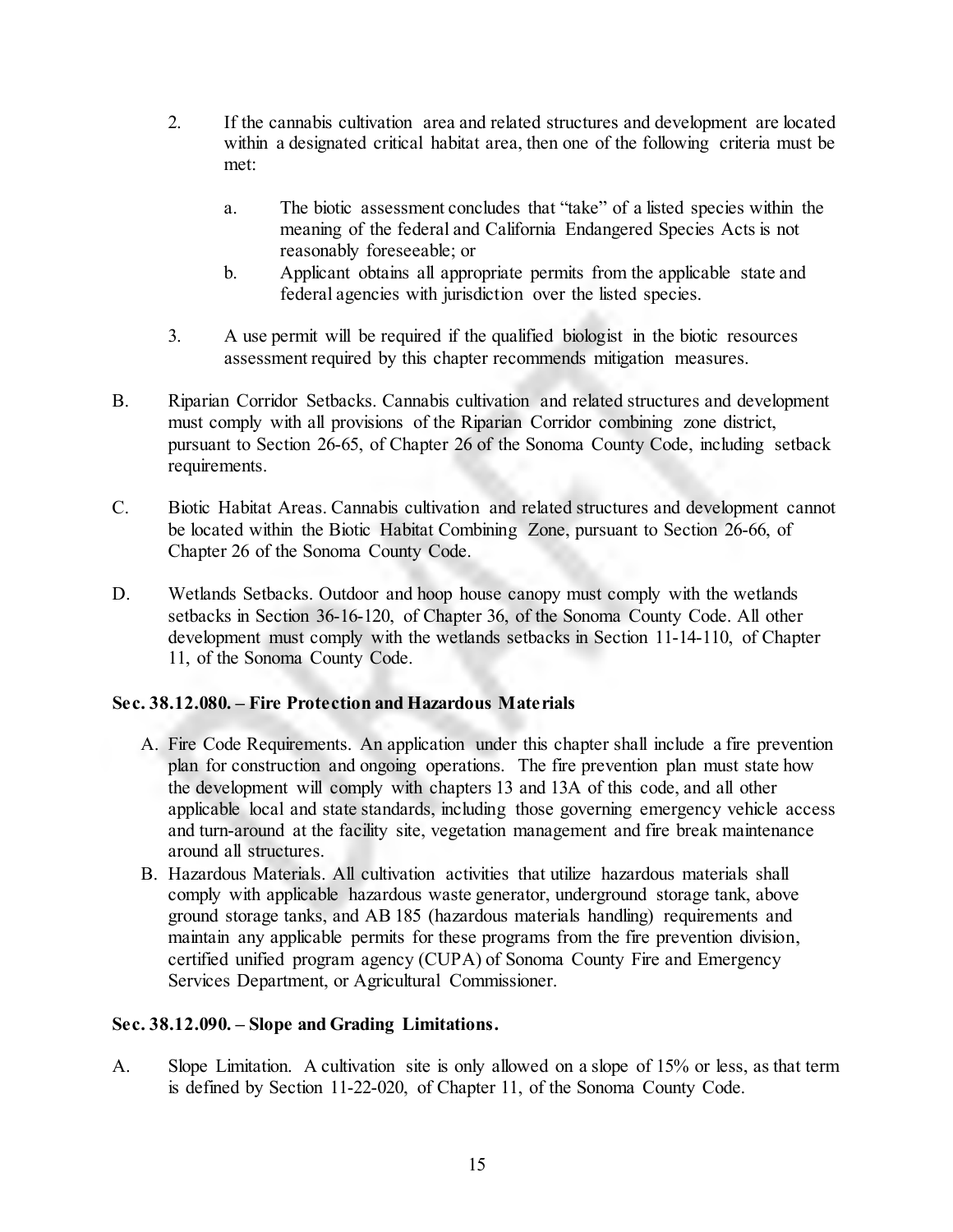- B. Grading Limits. Grading for outdoor canopy must comply with Chapter 36 of the Sonoma County Code. Grading for construction must comply with Chapter 11 of the Sonoma County Code.
- C. Ridgetop Protection. Cannabis cultivation shall be set back a minimum of fifty (50) feet from the delineated slope break of descending existing slopes greater than fifty (50) percent for more than fifty (50) feet in slope length.

### **Sec. 38.12.010. –Design, Lighting, Security and Screening**

- A. Design. A new, reconstructed, or expanded permanent structure utilized for commercial cannabis cultivation must meet objective ministerial design standards adopted by the Board of Supervisors. Design standards must ensure new, reconstructed, or expanded structures conform to the natural and agricultural setting through set standards, including maximum building height, maximum square footage, exterior materials, and prohibition on the use of glare producing materials for greenhouses and other structures.
- B. Lighting.
	- 1. Lighting requirements. All lighting used at a permitted cannabis cultivation site must be fully shielded, downward casting, and not spill over onto neighboring properties or the night sky. Indoor and mixed light structures must be fully contained so that little to no light escapes.
	- 2. Lighting plan. Applicant shall submit with the application a lighting plan demonstrating how the requirements of subsection B.1, above, will be met.

### C. Security.

- 1. Security requirements. Security measures implemented at permitted cannabis site shall at a minimum include the following:
	- a. Motion-sensor security cameras;
	- b. Standard industry format surveillance video to support criminal investigations;
	- c. Maintenance of surveillance video for a minimum of 30 days;
	- d. Alarms for safety of persons and theft protection;
	- e. Emergency access in compliance with fire safe standards; and
	- f. Locking doors on all structures to prevent free access.
- 2. Site security plan. Applicant shall submit with the application a security plan demonstrating how the requirements of subsection C.1, above, will be met. The security plan should be a stand-alone document, and specifically should not be combined with a lighting plan or any other plan.
- 3. Prohibitions.
	- a. Firearms and other weapons are prohibited at the cultivation site.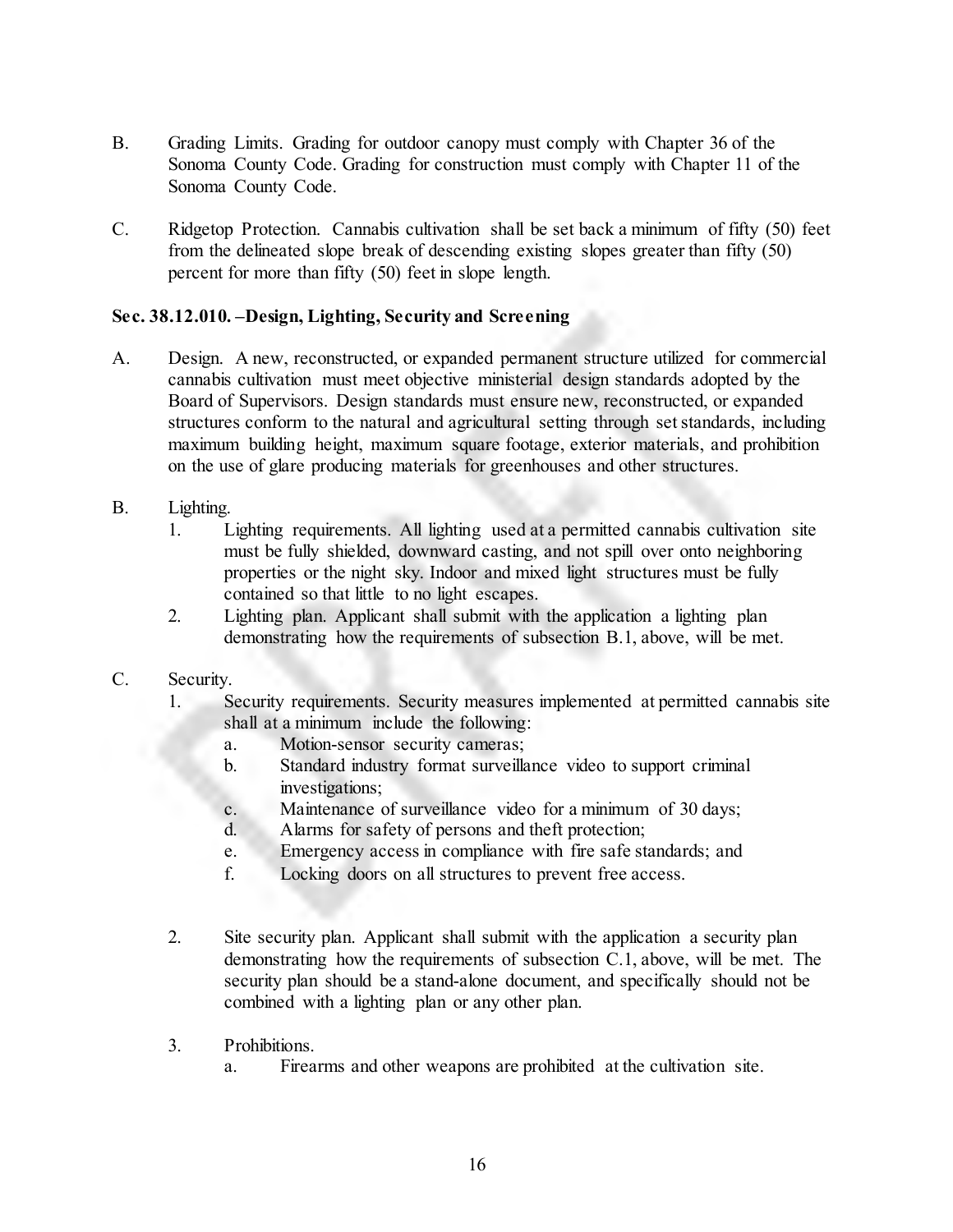- b. Security cameras must not be pointed at or record activity on surrounding parcels.
- 4. Confidentiality. Pursuant to Government Code Section 6255(a), site specific security plans required and submitted to the county pursuant to this chapter, are not subject to public disclosure as the public interest in withholding a site security plan from public disclosure outweighs the public interest in disclosure because satisfaction of the minimum security requirements under this chapter is verifiable by other means, and because public disclosure of site specific security details would present unreasonable risks to site security, law enforcement, and public safety.
- D. Fencing, Screening, Visibility
	- 1. Fencing. An outdoor or hoop house cultivation area must be fully fenced with locking gates that allow emergency access. Razor wire and similar fencing is not permitted.
	- 2. Screening. Fencing that is visible from a public right of way must be screened. Vegetative screening can only include non-invasive fire resistant vegetation.
	- 3. Visibility. No outdoor canopy can be visible from a public right of way. No outdoor canopy located on a parcel adjacent to a public park or Class I Bikeway, can be visible from trails or public access points.
	- 4. Fencing, Screening, and View Protection Plans. Applicant shall submit with the application one or more plans demonstrating how the requirements of subsection D.1 through D.3 will be met.

## **Sec. 38.12.110. - Air Quality, Odor, Noise, Occupational Safety.**

- A. Dust Control. Applicant must submit a dust control plan for the site that incorporates the department's best management practices for dust control, and includes use of dust control measure on access roads and during all ground disturbing activities.
- B. Filtration and Ventilation. A permanent structure containing cannabis must be equipped with an odor control filtration and ventilation system to control odors, humidity, and mold. Odor shall be controlled in a way that prevents cannabis odor from being detected off of the parcel containing the cannabis cultivation site. An applicant shall submit with the application an odor control plan demonstrating how the requirements of this subsection will be met.
- C. Energy Use.
	- 1. Power Source. Electrical power for indoor and greenhouse cultivation must be provided by an on-grid or on-site 100% renewable energy source, unless carbon credits are purchased to offset power used that is not from renewable sources. Any offsets shall be generated in California pursuant to a protocol accepted by the County that ensures they are real, permanent, quantifiable, verifiable, enforceable, and additional.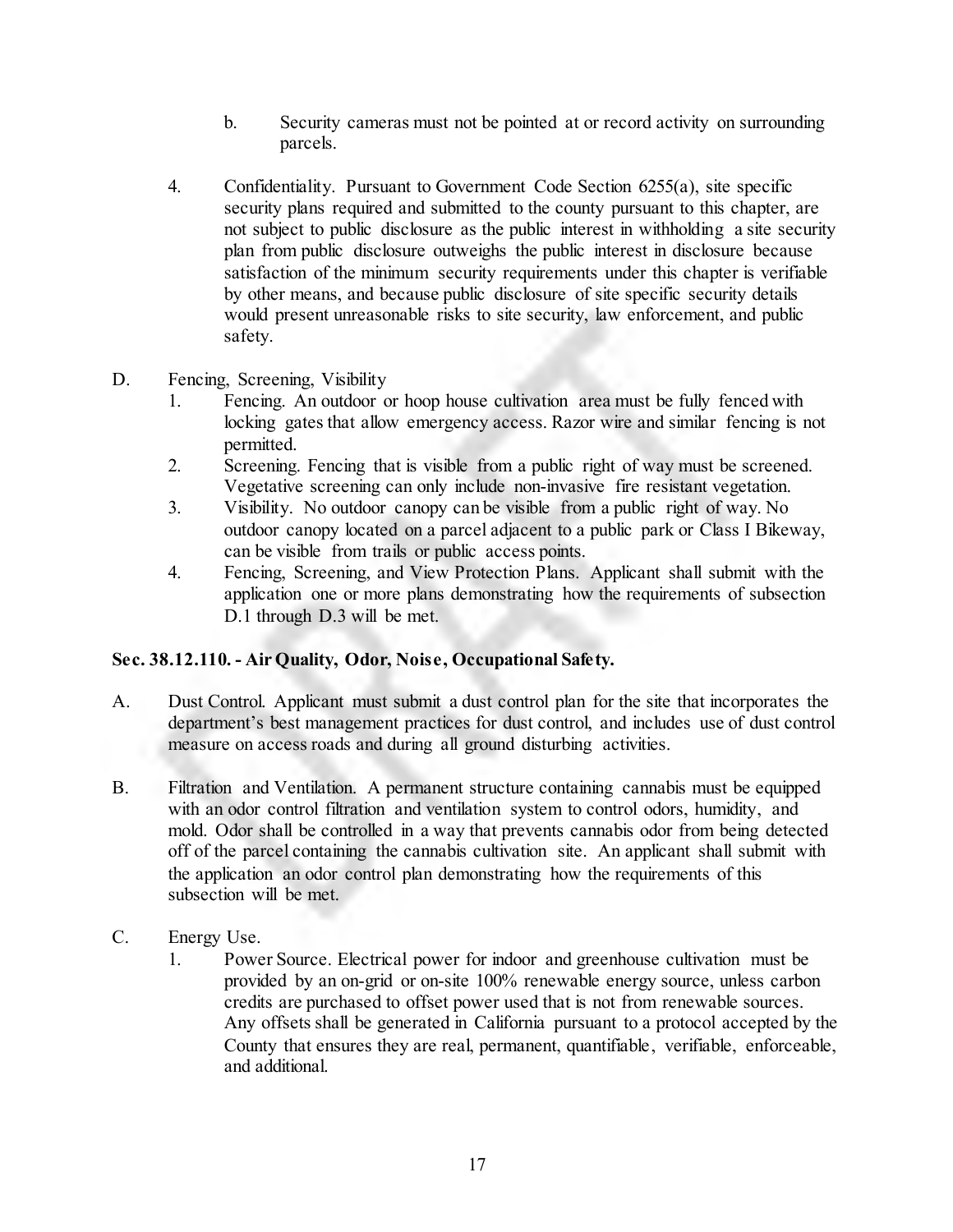- 2. Generators. A generator for cannabis cultivation is only permitted under this chapter in response to and during a local, state, or federally declared emergency or disaster, which causes normal sources of power to be unavailable or inadequate for cannabis cultivation purposes. Except as allowed in this subsection C.2., use of generators for cannabis cultivation is prohibited.
- D. Noise Limits. Applicant must submit a noise control plan for the site that incorporates the department's best management practices for noise control, and demonstrates that cultivation activities will not exceed the general plan noise standards Table NE-2, measured in accordance with the Sonoma County noise guidelines.
- E. Occupational Safety. Permittees shall comply with all applicable federal, state, and local laws and regulations governing California Agricultural Employers, including federal and state wage and hour laws, CAL/OSHA, OSHA, and the California Agricultural Labor Relations Act.

## **Sec. 38.12.120. Waste Management.**

- A. Waste Management. An applicant must submit a waste management plan addressing the storing, handling, and disposing of all waste by-products that complies with the department's best management practices and includes the following:
	- 1. Volumes and types of waste generated;
	- 2. Operational measures to manage and dispose, or reuse the wastes;
	- 3. Storage for garbage and refuse in non-absorbent, water-tight, vector resistant, durable, easily cleanable, galvanized metal or heavy plastic containers with tight fitting lids;
	- 4. Sufficient storage so that no refuse container is filled beyond the capacity to completely close the lid;
	- 5. Proper disposal of stored waste at least every seven (7) calendar days; and
	- 6. Prevention of public access to cannabis waste.

## **Sec. 38.12.130. Waste Water and Runoff.**

- A. Waste Water Discharge. Applicant must submit a wastewater management plan that complies with the department's best management practices and the following requirements:
	- 1. Identify the estimated amount and disposal of waste water, excess irrigation and domestic wastewater, and provide data to support the estimate;
	- 2. Include verification of compliance with or waiver from the waste discharge requirements of the state water resource control board;
	- 3. Direct excess irrigation water or effluent to a sanitary sewer, septic, irrigation, graywater or bio-retention treatment system;
	- 4. If discharging excess irrigation to a septic system, include a system capacity evaluation by a qualified sanitary engineer that demonstrates the system has adequate capacity;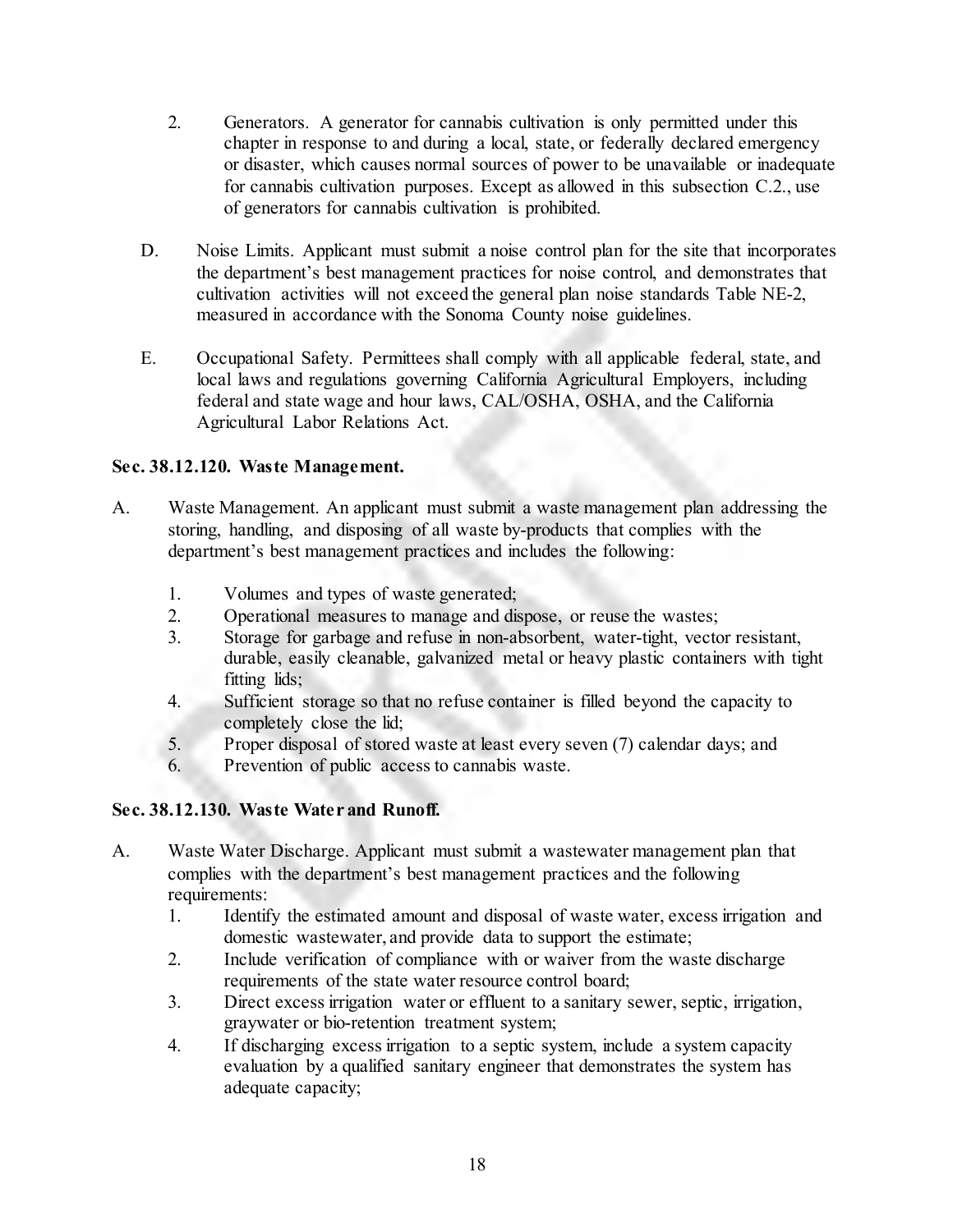- 5. Dispose of domestic wastewater discharge from employees in a permanent sanitary sewer or on-site septic system demonstrated by a system capacity evaluation by a qualified sanitary engineer to have adequate capacity.
- B. Runoff and Storm Water Control. Applicant must submit with the application a storm water management plan and an erosion and sediment control plan that ensure runoff containing sediment or other waste or by-products does not drain to the storm drain system, waterways, or adjacent lands. Excess irrigation water or effluent from cultivation activities shall be directed to a sanitary sewer, septic, irrigation, graywater or bioretention treatment systems. The storm water management plan must include the department's best management practices for storm water management. The erosion control plan must include the department's best management practices for erosion control during and after construction and permanent drainage and erosion control measures pursuant to Chapter 11.

### **Sec. 38.12.140. Water Use.**

- A. Water Source. An on-site water supply source adequate to meet all on site uses on a sustainable basis shall be provided. Water use includes, but may not be limited to, irrigation water, and a potable water supply for all employees. Trucked water shall not be allowed, except as provided in this section 38.12.140. The onsite water supply shall be considered adequate with documentation of any one (1) or more of the following sources::
	- 1. Retail Water. Documentation from a retail water supplier demonstrating and concluding that adequate supplies are available to serve the proposed commercial cannabis use.
	- 2. Recycled Water. Documentation from a recycled water supplier demonstrating and concluding that adequate recycled water supplies are available to serve the non-potable needs of the proposed commercial cannabis use. Recycled water may not be used to meet potable water needs.
	- 3. Surface Water. Documentation of adequate water supply from a legal water right, registration, stored rainwater or other surface water source that is exempt from State regulation, and, if applicable, a Streambed Alteration Agreement issued by the California Department of Fish and Wildlife.
	- 4. Groundwater well, subject to all standards and requirements listed below:
		- a. Documentation of a net zero water plan prepared by a qualified professional demonstrating and concluding that the proposed use would not result in a net increase in onsite groundwater use; or documentation of one of the following: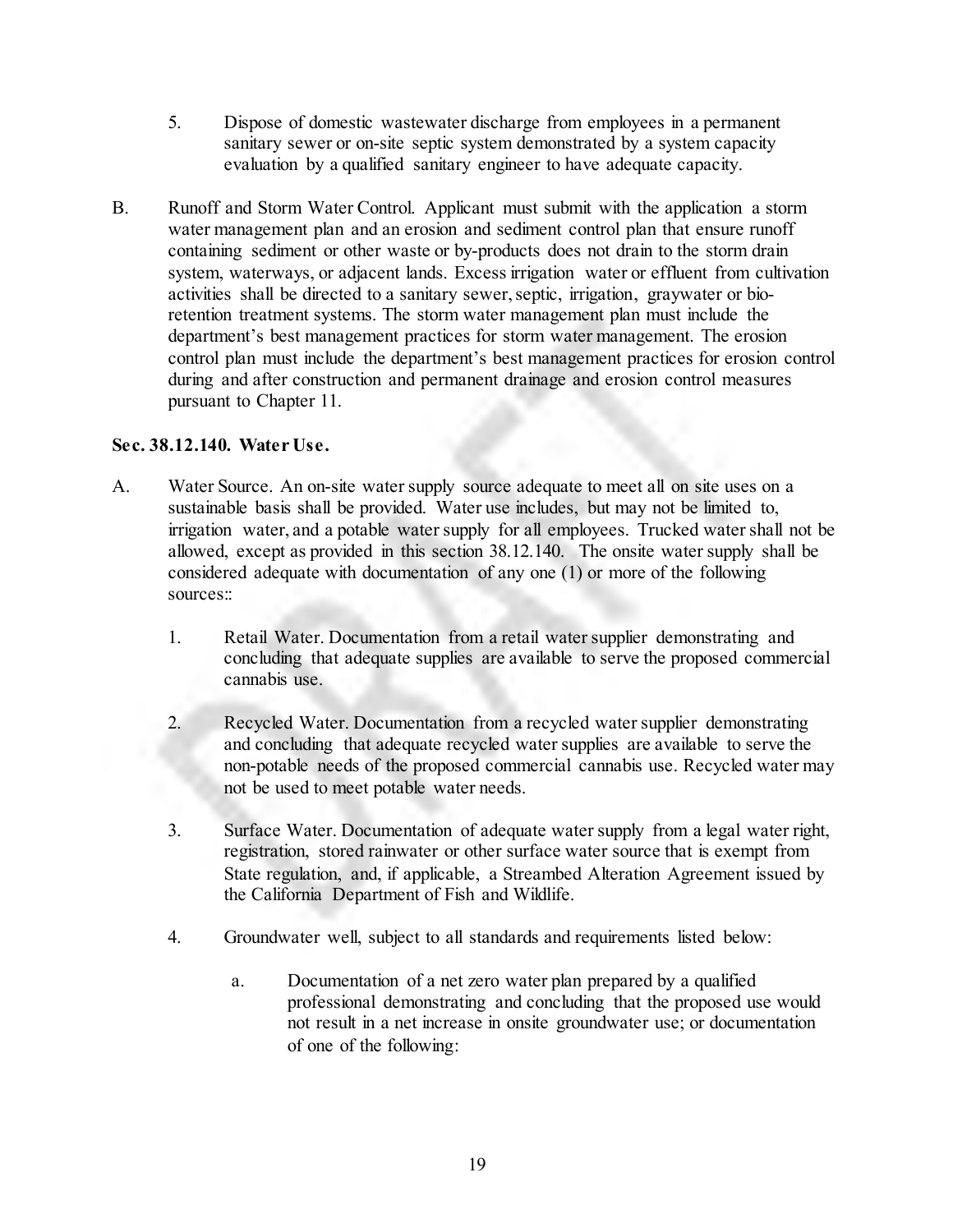- 1) If the groundwater well is within a Priority Groundwater Basin, then provide a hydrogeologic report prepared by a qualified professional demonstrating and concluding that the commercial cannabis use will not result in or exacerbate any of the following conditions of a basin or aquifer, consistent with the California Sustainable Groundwater Management Act (SGMA):
	- i. Chronic lowering of groundwater levels;
	- ii. Reduction of groundwater storage;
	- iii. Seawater intrusion;
	- iv. Degraded water quality;
	- v. Land subsidence;
	- vi. Depletions of interconnected surface water.
- 2) If the groundwater well is not located in a Priority Ground Water Basin, then demonstrate compliance with subdivisions b. through d., below, of subsection 4. of section 38.12.140.
- b. If the groundwater well is within 500 feet of a blue-line stream, then documentation of one of the following:
	- 1) A net zero water plan prepared by a qualified professional demonstrating and concluding that the proposed use would not result in a net increase in onsite groundwater use;
	- 2) The groundwater well is within 500 feet of the Russian River or Dry Creek; or
	- 3) The groundwater well is within Groundwater Availability Zone 1 or 2.
- c. If the groundwater well is within Groundwater Availability Zone 3 or 4, then documentation of a dry season well yield test demonstrating minimum yield to support the combined groundwater use of existing and proposed uses in accordance with all of the following:
	- 1) Minimum yield to support residential water use must be established in accordance with Sec. 7-12 of this code;
	- 2) Minimum yield to support all other uses must equal five (5) gallons per minute per one (1) acre foot of annual groundwater demand demonstrated through a 12 hour test;
	- 3) The test must be conducted from July 15 to October 1, or during an extended test period established by the Agricultural Commissioner due to delay of rainy season.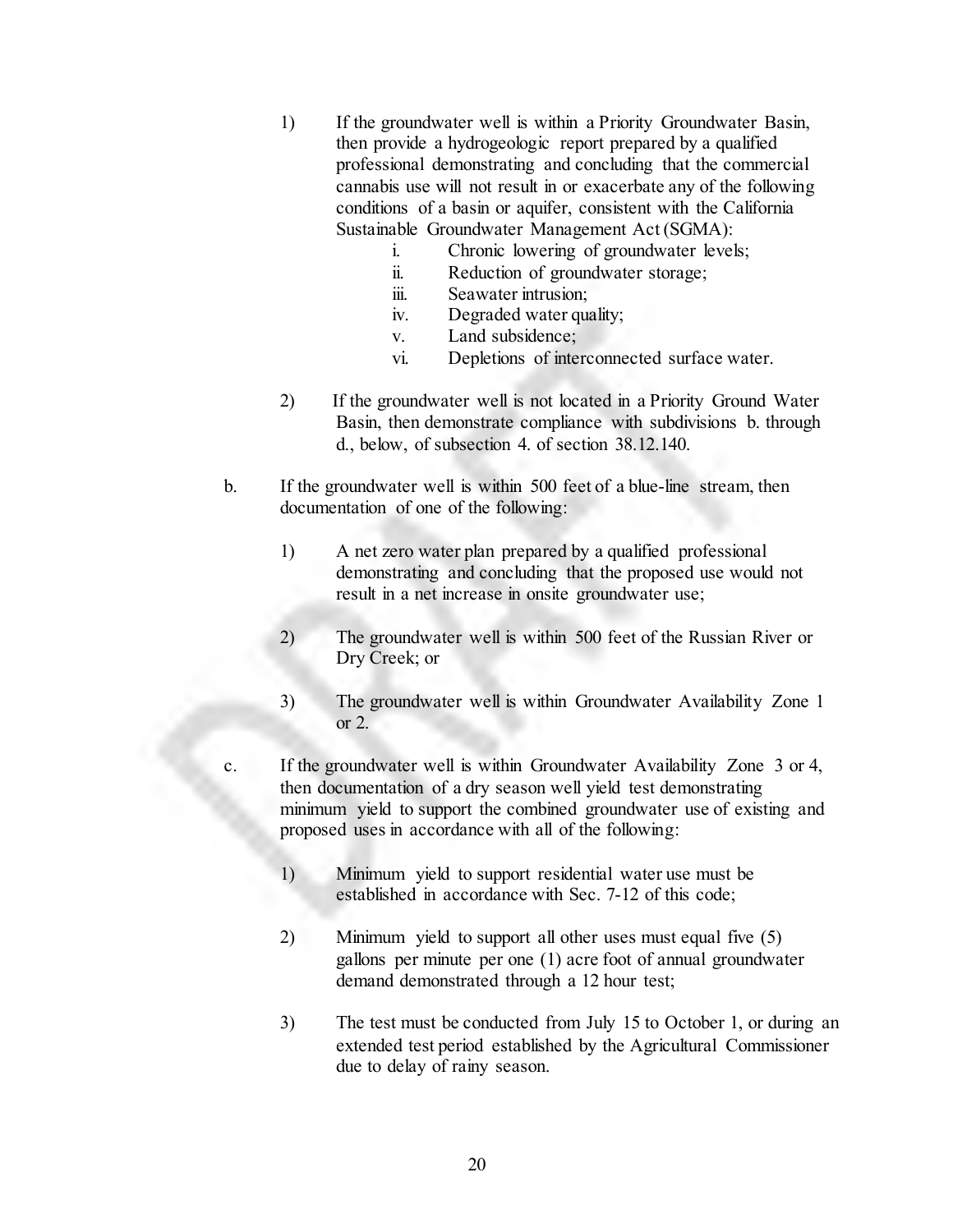- 4) The test must be performed by or under the direction of a licensed water well drilling contractor (C57), pumping contractor (C61/D21), a registered civil engineer, or a registered geologist.
- d. Protection Against Well Interference. If the groundwater well is within Groundwater Availability Zone 3 or 4, then documentation of an assessment of drawdown for all non-project wells within 500 feet of the well demonstrating maximum drawdown of 10 feet over a 24 hour simulation period, using industry standard method(s) appropriate to the project aquifer. The assessment must be performed by or under the direction of a licensed water well drilling contractor (C57), pumping contractor (C61/D21), a registered civil engineer, or a registered geologist.
- 5. Trucked Water. Trucked water for cannabis cultivation permitted under this chapter only in response to and during a local, state, or federally declared emergency or disaster, which causes all other water supplies to be unavailable or inadequate for cannabis cultivation purposes.
- B. Groundwater Monitoring by Permittee.
	- 1. Monitoring Required. Groundwater wells used for cannabis cultivation on the permitted site must be equipped with a calibrated water meter and sounding tube, or other water level sounding device, and marked with a measuring reference point.
	- 2. Reporting. For each groundwater well serving the cannabis cultivation site, the permittee must submit a report annually to the Agricultural Commissioner or his or her designee, by January 31 of each year following the date of permit issuance. The report must include quarterly or more frequent water meter readings, quantity of water pumped, and static water levels, since the date of permit issuance, or over the immediately preceding twelve (12) month period, whichever is less.
- C. Groundwater Monitoring County Access.
	- 1. Access for Inspections. The permittee and property owner must grant access to county staff for periodic groundwater monitoring inspections during the term of the permit. The grant of access shall be in writing and in a form acceptable to County Counsel. The grant of access shall provide county staff access to any onsite groundwater well and any required monitoring well to verify and collect water meter readings and groundwater level measurements. The grant of access is not recorded.
	- 2. Transfer of Obligation to Provide Access. On any subsequent sale or transfer of the property or cannabis business, the permittee and property owner shall secure from the new owner or owners the timely written transfer, in a form acceptable to County Counsel, of the obligation to provide county staff access to any onsite groundwater well and any required monitoring well to collect water meter readings and groundwater level measurements.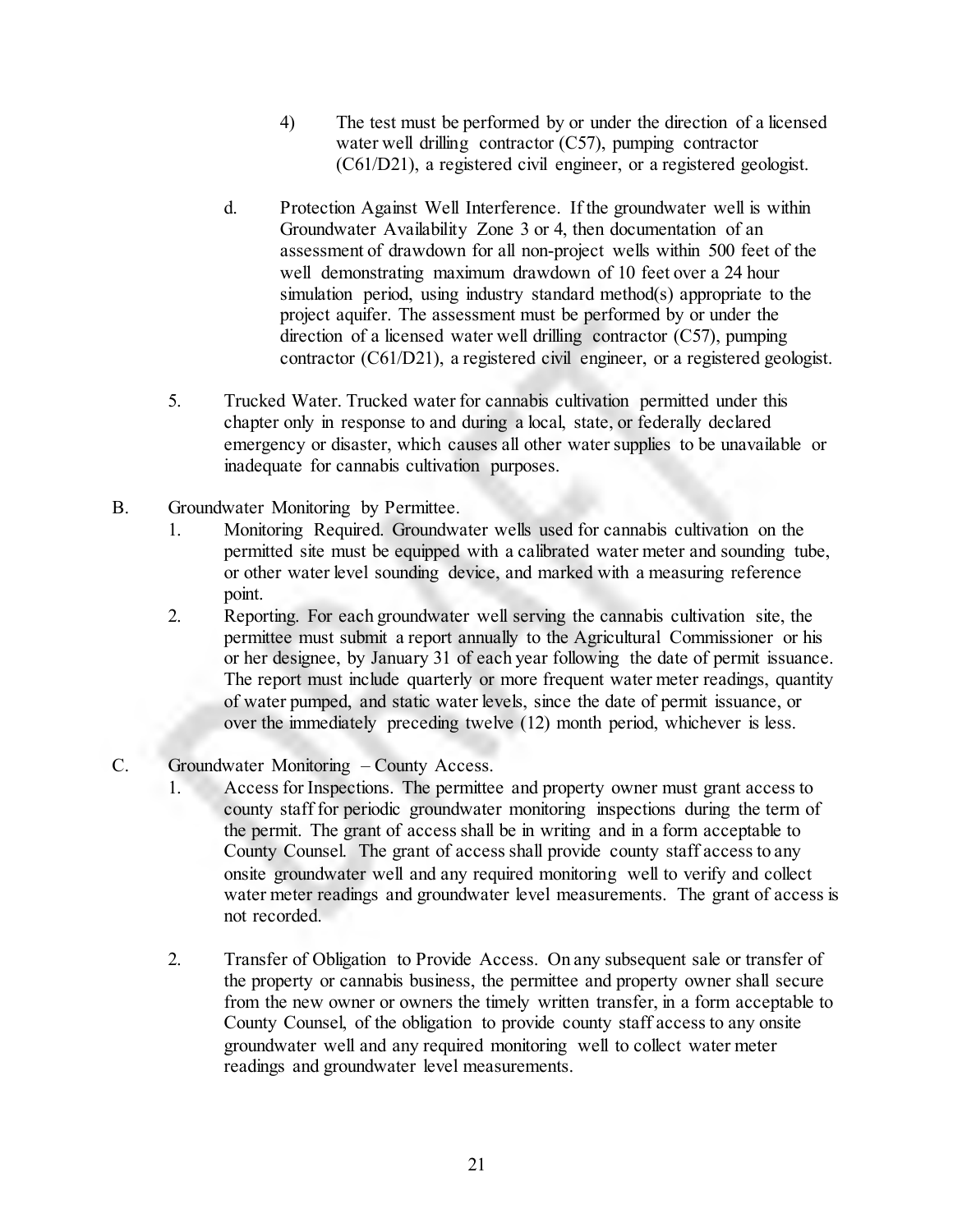### **Article 14. Operating Requirements and Allowable Activities**

### **Sec. 38.14.010. Operating Requirements**

In addition to maintaining compliance with the standards in Article 12, in order to operate, a permittee must comply with the following:

- A. Cannabis Business Taxes. A permittee must maintain compliance with Sonoma County Code Chapter 35, the Sonoma County Cannabis Business Tax Ordinance, and any additional taxes specific to the cannabis industry that may be enacted by the voters.
- B. Active State Cannabis License. A permittee must maintain an active state cannabis license as defined in this chapter. A permittee must submit a copy of each new, renewed, and modified state cannabis license to the Agricultural Commissioner.
- C. Inspections. A permittee must submit to an annual compliance inspection, which is in addition to any groundwater related monitoring inspection. The Board of Supervisors may adopt a fee to cover the cost of the annual inspection.

### **38.14.020. Activities Allowed with a Ministerial Permit**

- A. Hours of Operation. Deliveries and shipping, and outdoor processing activities, are allowed only from 8:00 a.m. to 5:00 p.m. All other activities associated with the cannabis cultivation are allowed 7 days per week, 24 hours per day.
- B. Processing. Only cannabis grown on-site may be processed on-site by the permittee. Processing is required to be indoors.
- C. Self-Transport. A permittee is allowed to transport cannabis and cannabis products cultivated or produced onsite to a person holding a cannabis license, as defined in this chapter, and as otherwise permitted by law.
- D. Propagation and Vegetative Production. Vegetative and propagative plant material can only be cultivated on-site for on-site use. Such plant material must be kept in a separate, unique area away from flowering plants. Propagation that is not indoors is limited to 25% of the cultivation area. Structures utilized for propagation are subject to the limitations stated in Section 38.12.030 of this chapter.
- E. Multiple Tenants. More than one person may be a permittee and operate under a single cannabis permit so long as each person maintains an active state cannabis license, as defined in this chapter, on file with the Agricultural Commissioner in accordance with Sec. 38.14.010(B).
- F. Events. Activities involving public access to the cannabis site, including cultural events, special events, tours, tastings, and similar activities, are not prohibited by this chapter.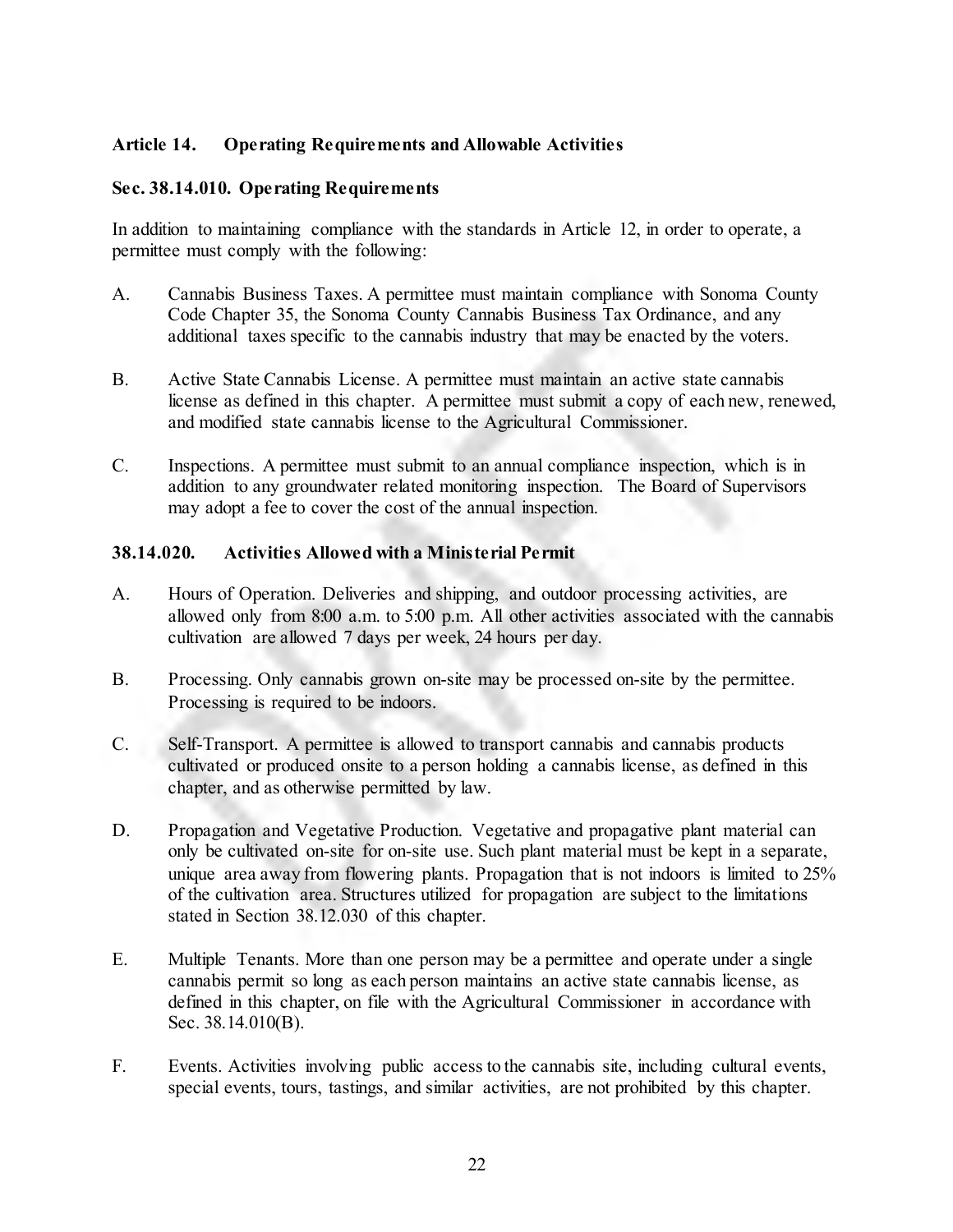Applicants must obtain and comply with all laws and regulations applicable to such activities, before conducting such activities, including any permit requirements under chapter 26 of this code.

### **Article 16. - Enforcement.**

### **Sec. 38.16.010. – Purpose.**

This article establishes provisions that are intended to ensure compliance with the requirements of this chapter and permits issued pursuant to this chapter, and provide for the protection of the public health, safety, and welfare of the county.

### **Sec. 38.16.020. – Decisions in Compliance with Chapter.**

All departments, officials, and employees of the county assigned the authority or duty to issue permits shall comply with the provisions of this chapter.

- A. Permits in conflict with chapter. Permits that would be in conflict with the provisions of this chapter shall not be issued.
- B. Permits deemed void. Any permit issued in conflict with the provisions of this chapter, or in error, shall be void and of no effect.
- C. County may refuse to issue permits. The county shall not issue any permit sought pursuant to this chapter where the property upon which the activity is proposed is in violation of this code.

### **Sec. 38.16.030. – Authority for Enforcement.**

- A. Enforcement responsibility. The Agricultural Commissioner is authorized to enforce the provisions of this chapter and permits issued pursuant to this chapter. The Agricultural Commissioner may initiate proceedings to suspend, revoke, or modify permits issued pursuant to this chapter, act as enforcing officer for the purposes of exercising the authority provided in Sections 1-7.1, 1-7.3, and 1-7.6 of this code, and issue letters of correction, notices of violation, notices of proposed action, stop work orders, and citations for any violations of this chapter or any permit issued pursuant to this chapter.
- B. Authority to inspect. The Agricultural Commissioner is authorized, at scheduled or periodic unscheduled (unannounced) times during regular business hours, , to enter upon and inspect any property where cannabis cultivation is conducted, to determine whether the activity complies with the provisions of this chapter and any applicable permits issued pursuant to this chapter. These inspections may include the taking of photographs, samples, or other physical evidence, and the making of video and/or audio recordings. If the property owner or permittee refuses permission to enter and/or inspect, the county may seek an inspection warrant pursuant to Section 36.26.060.A.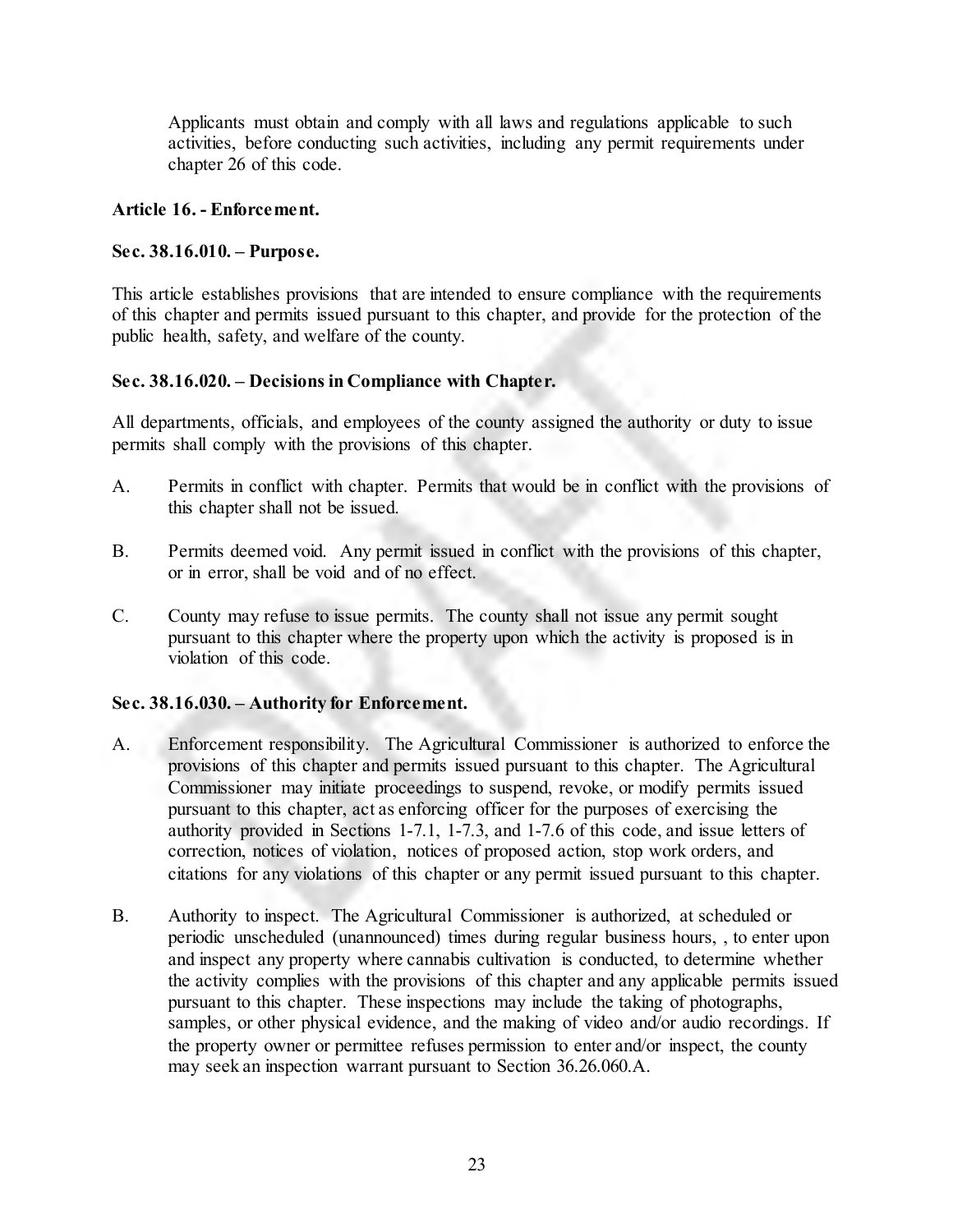### **Sec. 38.16.040. – Administrative Enforcement Action.**

Where the Agricultural Commissioner determines that an activity has been or is being performed in violation of the provisions of this chapter or any permit issued pursuant to this chapter, the Agricultural Commissioner may initiate an administrative enforcement action pursuant to Section 1-7.3 of this code and seek the imposition of civil penalties and costs, including attorney's fees.

### **Sec. 38.16.050. – Violations.**

- A. Violation of provisions. Any activity performed contrary to the provisions of this chapter shall constitute a violation of this chapter and a public nuisance.
- B. Violation of permit requirement. The violation of any requirement of a permit issued pursuant to this chapter shall constitute a violation of this chapter and a public nuisance.

### **Sec. 38.16.060. – Legal Remedies.**

The county may undertake any of the following legal actions to correct and/or abate any violation(s) of this chapter or any permit issued pursuant to this chapter.

- A. Inspection warrants. The county counsel may apply to the court for an inspection warrant to enter upon and inspect property and/or collect samples.
- B. Civil actions. The county counsel may apply to the court for injunctive relief, abatement, civil penalties and costs, and any other remedies available under law.
- C. Criminal actions and penalties.
	- 1. Any person violating or causing the violation of any provision(s) of this chapter or any permit issued pursuant to this chapter shall be guilty of a misdemeanor, and upon conviction thereof shall be punishable in compliance with Section 1-7 of this code.
	- 2. Each and every day during any portion of which any violation(s) of this chapter or any permit issued pursuant to this chapter is committed, continued, or allowed to continue by the person shall be deemed a separate offense.
- D. Citations.
	- 1. Any person violating or causing the violation of any provision(s) of this chapter or any permit issued pursuant to this chapter may be issued an administrative citation by the Agricultural Commissioner.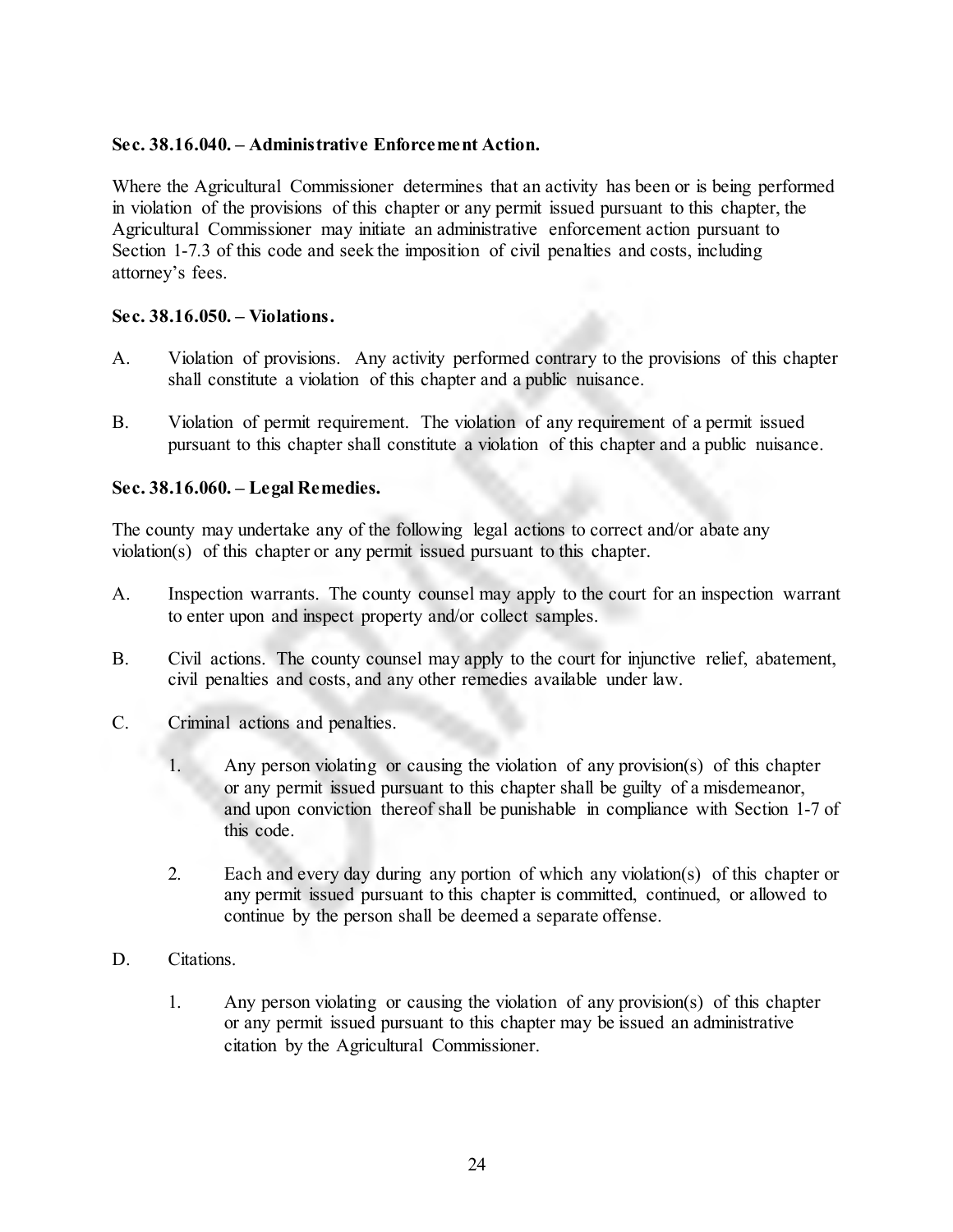- 2. Any person issued an administrative citation shall be liable for and shall remit payment of any fine(s) assessed in connection with the citation in compliance with Section 1-7.6 of this code.
- 3. Any person issued an administrative citation may appeal the citation to a hearing officer in compliance with Section 1-7.6 of this code.

## **Sec. 38.16.070. – Stop Work Order.**

- A. Issuance of stop work order. Any activity performed in violation of the provisions of this chapter or any permit issued pursuant to this chapter shall be subject to the issuance of a stop work order.
- B. Violation of stop work order. Any violation of a stop work order shall constitute a misdemeanor and a public nuisance, and shall be subject to the remedies and penalties established by this article and this code.

# **Sec. 38.16.080. – Suspension or Revocation.**

The Agricultural Commissioner may suspend or revoke a permit issued pursuant to this chapter if the Agricultural Commissioner determines any of the following:

- A. Circumstances under which the permit was issued have changed and the public health, safety, and welfare require the suspension or revocation;
- B. The permit was issued on the basis of inaccurate or incomplete information; or
- C. One or more of the requirements of the permit have not been substantially fulfilled or have been violated.

## **Sec. 38.16.090. – Remedies are Cumulative.**

- A. Cumulative, not exclusive. All remedies contained in this chapter for the handling of violations or enforcement of the provisions of this chapter or any permit issued pursuant to this chapter shall be cumulative and in addition to any other remedies available under law.
- B. Other remedies. Should a person be found guilty and convicted of a misdemeanor for the violation of any provision(s) of this chapter or any permit issued pursuant to this chapter, the conviction shall not prevent the county from pursuing any other remedies available under law to correct the violation(s).

## **Sec. 38.16.100. – Additional Permit Processing Fee.**

Any person who performs any activity requiring a permit under this chapter without first obtaining the required permit shall pay the permit processing fees required for the correction of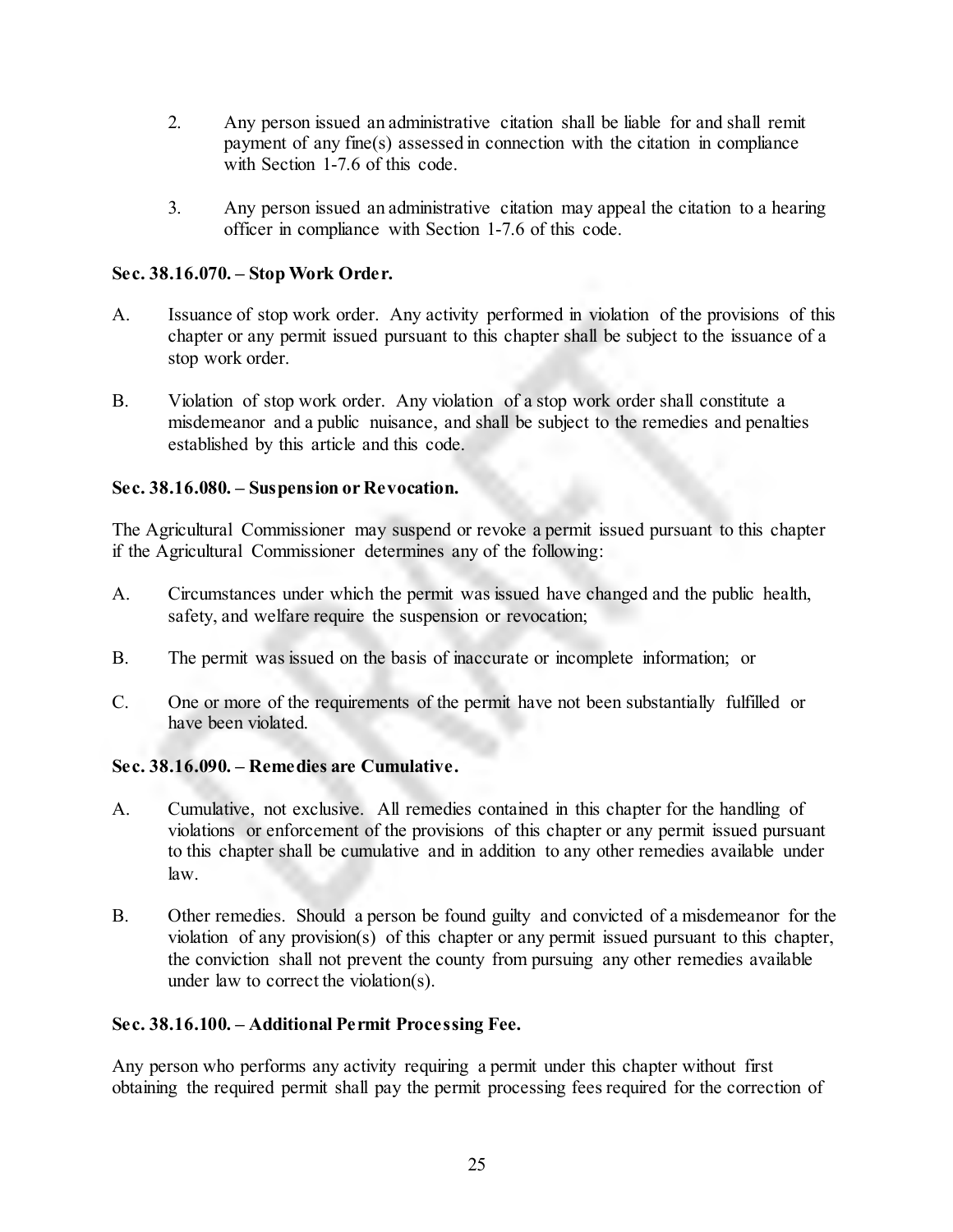the violation(s), and any applicable civil penalties and costs, including attorney's fees, before being granted a permit for the activity.

## **Sec. 38.16.110. – Reinspection fees.**

- A. A reinspection fee shall be imposed on any person who receives a letter of correction, notice of violation, or stop work order requiring a follow-up inspection(s).
	- 1. The fee shall not apply to the original inspection to document the violation(s) or to the first scheduled compliance inspection made after the issuance of the letter of correction, notice of violation, or stop work order; and
	- 2. The fee shall apply to each subsequent inspection or reinspection conducted when the particular violation for which the inspection or reinspection is scheduled is not fully abated or corrected as directed by, and within the time and manner specified in, the letter of correction, notice of violation, or stop work order.
- B. The reinspection fee is intended to compensate for the actual cost of providing county inspections or reinspections, and is not a penalty for violating this chapter, any permit issued pursuant to this chapter, or this code.
- C. Any reinspection fees imposed shall be separate and apart from any fines or penalties imposed for violation of this chapter, any permit issued pursuant to this chapter, or this code, or costs incurred by the county for the abatement of a public nuisance.

## **Article 18. - Glossary.**

## **Sec. 38.18.010. - Purpose.**

This article provides definitions of terms and phrases used in this chapter that are technical or specialized, or that may not reflect common usage. If any of the definitions in this article conflict with definitions in other provisions of this code, these definitions shall control for the purposes of this chapter. If a word is not defined in this article, or in other provisions of this code, the Agricultural Commissioner shall determine the correct definition.

## **Sec. 38.18.020. - Definitions of specialized terms and phrases.**

As used in this chapter, the following terms and phrases shall have the meanings ascribed to them in this section, unless the context in which they are used clearly requires otherwise. The definition of a term or phrase applies to any of that term's or phrase's variants. All citations to local, state, or federal law refer to the act, statute, or regulations as may be amended from time to time.

**"Agricultural Commissioner"** means the Agricultural Commissioner-sealer of the county or his or her authorized representative.

**"Agricultural crop"** means any cultivated crop grown and harvested for commercial purposes.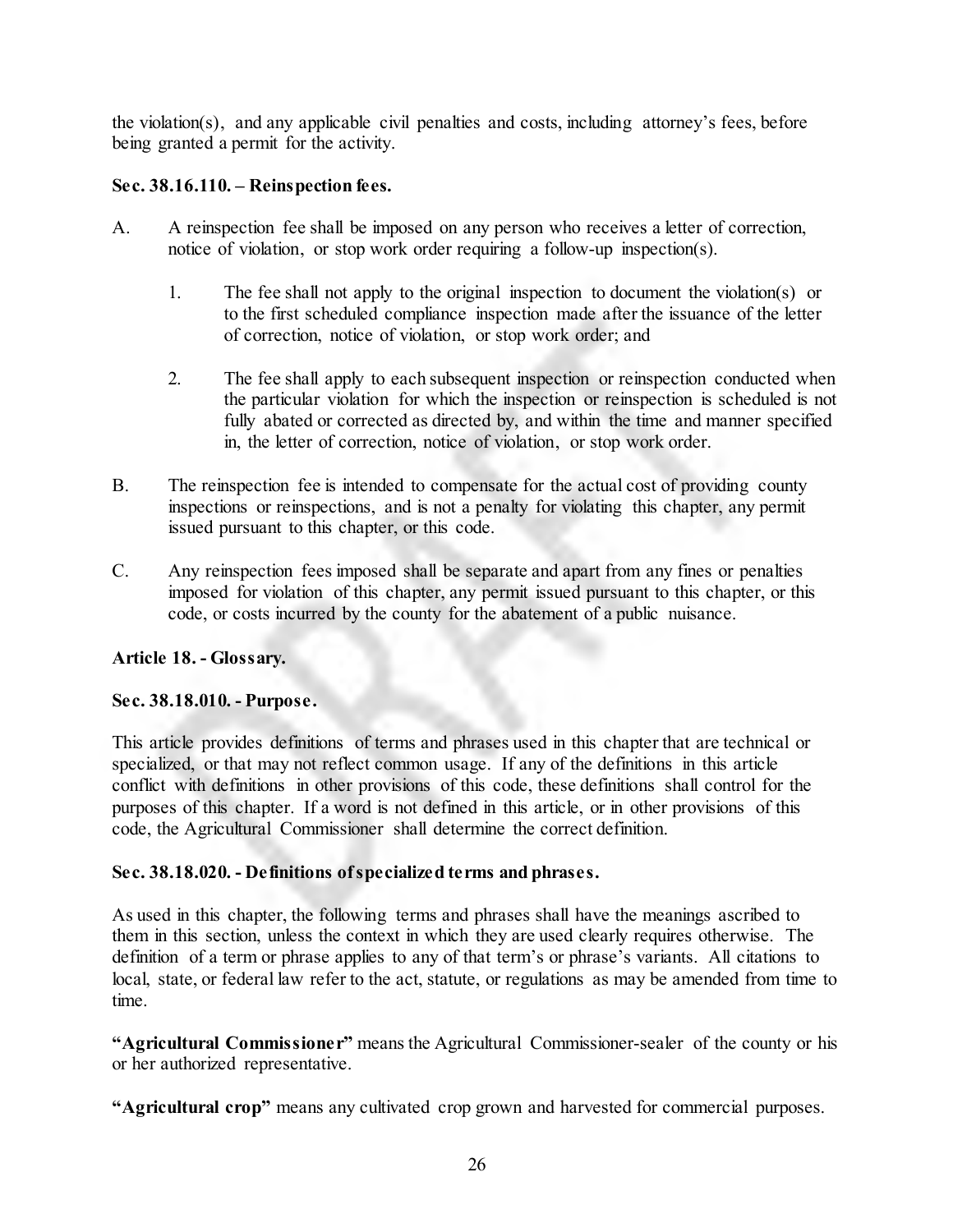**"Agricultural production"** means raising an agricultural crop or animals for food or fiber.

**"Applicant"** means a person who is applying for a permit to cultivate commercial cannabis in Sonoma County pursuant to this Chapter.

**"Best Management Practice"** means program, technology, process, siting criteria, operational method, or engineered system, which when implemented prevents, controls, removes, or reduces pollution or other adverse environmental effects.

**"Biotic Resource Assessment"** means a report prepared by a professional biologist in compliance with department guidelines to identify and evaluate biotic resources, listed species, and waterbodies present on a site.

**"Blue line stream"** means a stream that appears as a broken or solid blue line (or a purple line) on a United States Geological Service (USGS) topographical map.

**"Building"** see "structure."

**"Building coverage,"** means the percentage of total lot area covered by structures, not including pavement, driveways, uncovered decks less than thirty inches (30″) in height, or roof overhangs less than two feet (2′) wide.

*"***Cannabis"** means all parts of the plant Cannabis sativa Linnaeus, Cannabis indica, or Cannabis ruderalis, or any other strain or varietal of the genus Cannabis that may exist or hereafter be discovered or developed whether growing or not; the seeds thereof; the resin, whether crude or purified, extracted from any part of the plant; and every compound, manufacture, salt, derivative, mixture, or preparation of the plant, its seeds, or resin. "Cannabis" also means the separated resin, whether crude or purified, obtained from cannabis. "Cannabis" does not include the mature stalks of the plant, fiber produced from the stalks, oil or cake made from the seeds of the plant, any other compound, manufacture, salt, derivative, mixture, or preparation of the mature stalks (except the resin extracted therefrom), fiber, oil, or cake, or the sterilized seed of the plant which is incapable of germination. For the purpose of this section, "cannabis" does not mean "industrial hemp" as defined by Section 81000 of the California Food and Agricultural Code or Section 11018.5 of the California Health and Safety Code, or the weight of any other ingredient combined with cannabis to prepare topical or oral administrations, food, drink, or other product. Cannabis is classified as an agricultural product separately from other agricultural crops.

**"Cannabis cultivation**" means any activity involving the propagation, planting, growing, and harvesting, drying, curing, grading, or trimming of cannabis. Cannabis cultivation does not include retail "nursery use". Cannabis cultivation includes wholesale "nursery use". Cannabis cultivation does not include "cannabis dispensary" or "cannabis testing laboratory" uses. Cannabis cultivation does not include use of any farm stand for temporary or seasonal sales and promotion of cannabis or cannabis products.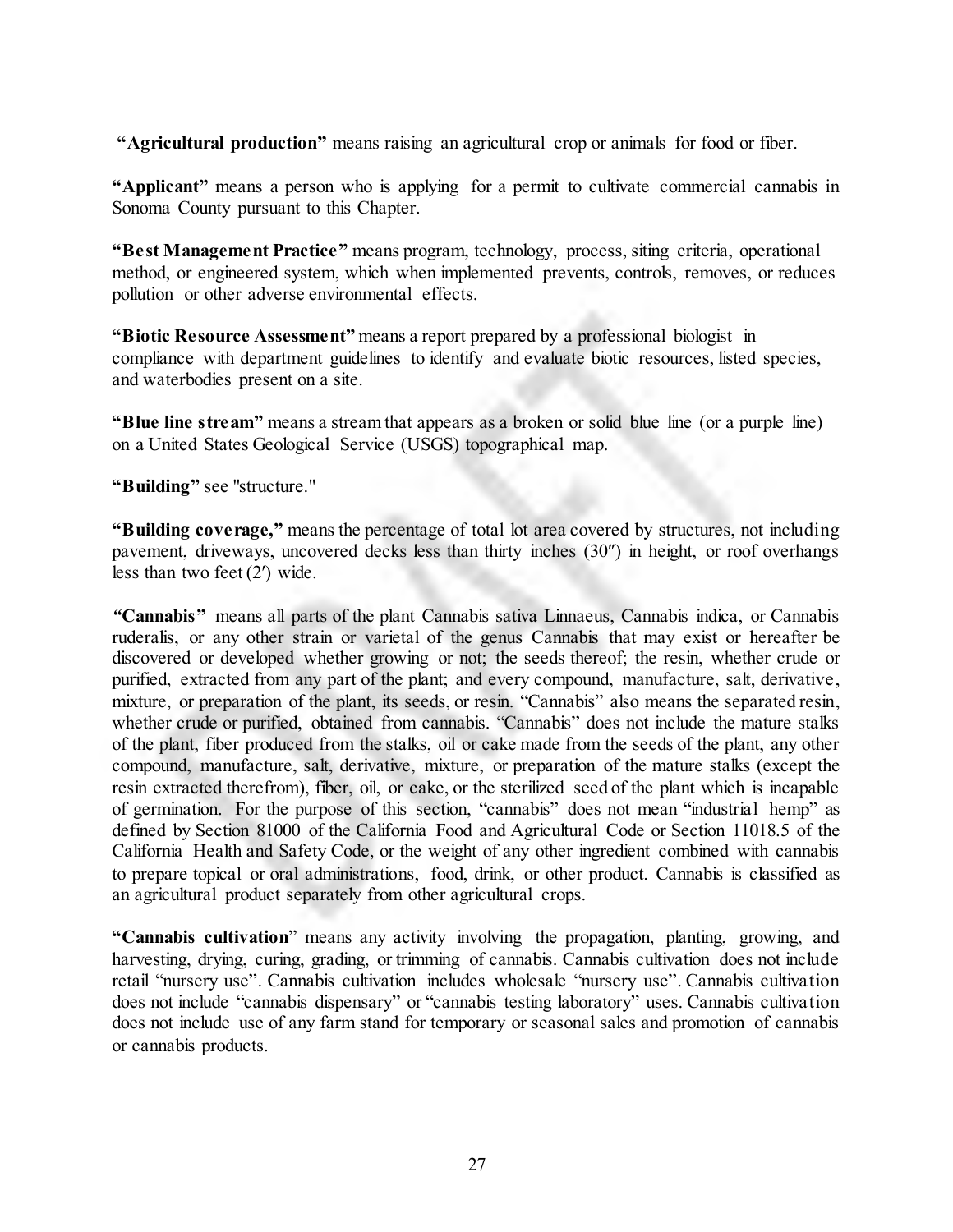**"Cannabis cultivation site**" means the site where commercial cannabis is propagated, planted, grown, harvested, dried, cured, graded, or trimmed or where all or any combination of those activities occurs.

**"Cannabis dispensary"** means a facility where cannabis, cannabis products, or devices for the use of cannabis are offered, either individually or in any combination, for retail sale, including an establishment that delivers cannabis and/or cannabis products as part of a retail sale.

**"Cannabis distribution"** means the procurement, sale, and transport of cannabis and cannabis products between licensees.

**"Cannabis License**" means an active license issued by the State of California, Bureau of Cannabis Control, pursuant to the Medicinal and Adult-Use Cannabis Regulation and Safety Act (MAUCRSA), commencing with California Business and Professions Code section 26000, et seq.

**"Cannabis Product"** means cannabis that has undergone a process whereby the plant material has been transformed into a concentrate, including, but not limited to, concentrated cannabis, or an edible or topical product containing cannabis or concentrated cannabis and other ingredients.

**"Cannabis testing laboratory"** means a laboratory, facility, or entity in the state of California that offers or performs tests of cannabis or cannabis products.

**"Cannabis Transport"** means the physical movement of cannabis or cannabis products from one licensed premises to another licensed premises.

**"Canopy"** means the area(s) identified and authorized by a permit issued pursuant to this chapter, including areas utilized by nurseries, but excluding areas utilized by processors, which will contain mature plants at any point in time, as follows:

- (1) Canopy shall be calculated in square feet and measured using clearly identifiable boundaries of all area(s) that will contain mature plants at any point in time, including all of the space(s) within the boundaries;
- (2) Canopy may be noncontiguous but each unique canopy area included in the total canopy calculation shall be separated by an identifiable boundary that includes, but is not limited to, interior walls, shelves, greenhouse walls, hoop house walls, garden benches, hedgerows, fencing, garden beds, or garden plots; and
- (3) If mature plants are being cultivated using a shelving system, the surface area of each level shall be included in the total canopy calculation.

# **"California Environmental Quality Act (CEQA)"** means Public Resources Code section 21000 et seq.

"**Class I Bikeway**" means bike paths or shared use paths, which provide a completely separated right-of-way designated for the exclusive use of bicycles and pedestrians with crossflows by motorists minimized, as defined by California Streets and Highway Code Section 890.4(a).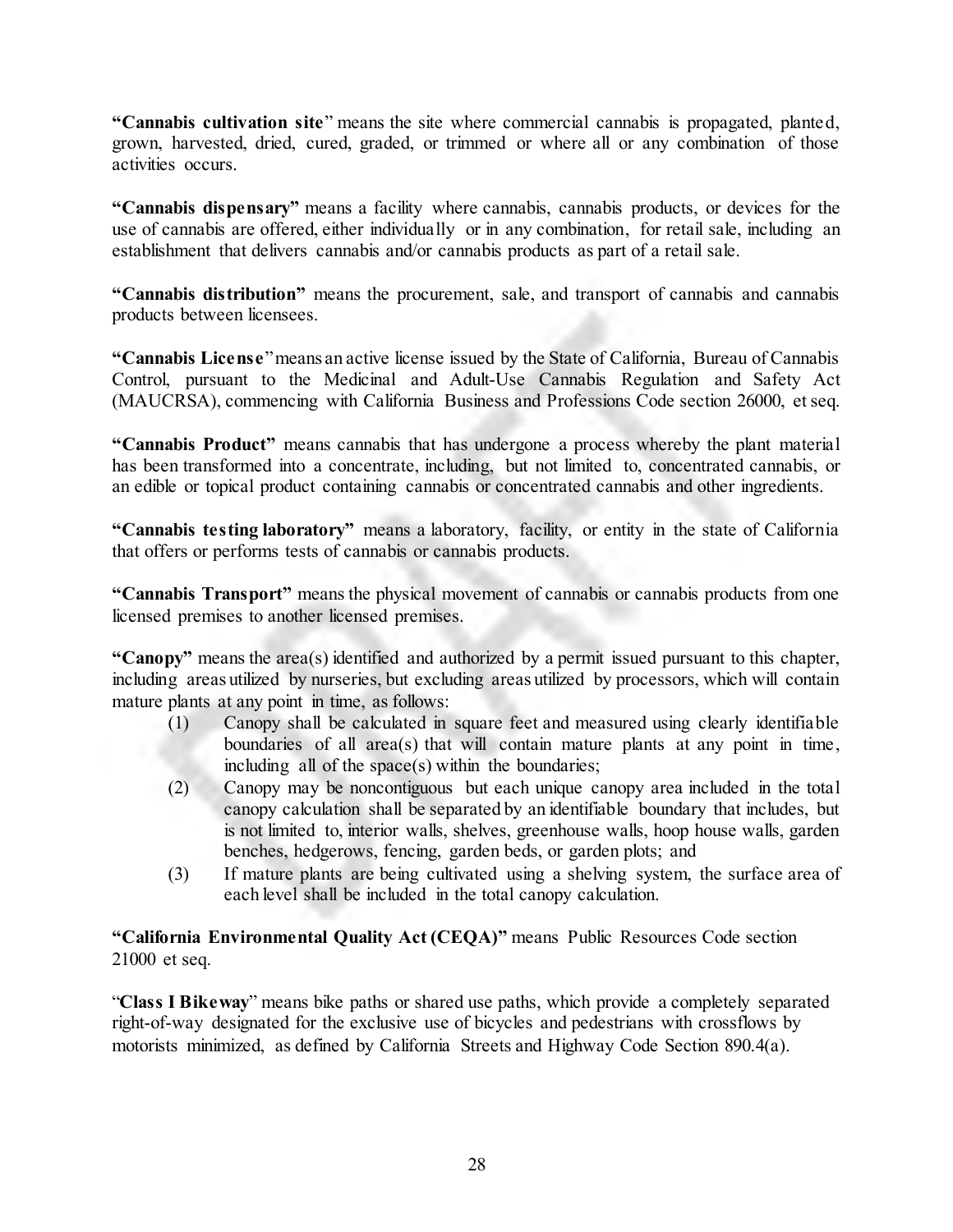**"Day care center"** means a day care center as defined by California Health and Safety Code Section 1596.76.

**"Department"** means the Department of Agriculture/Weights & Measures of the county.

**"Department's Best Management Practices for Commercial Cannabis Cultivation"** means the best management practices adopted or amended by the Agricultural Commissioner pursuant to Section 38.02.060.

**"Dried flower"** means all dead cannabis that has been harvested, dried, cured, or otherwise processed, excluding leaves and stems.

**"Flowering"** means that a cannabis plant has formed a mass of pistils measuring greater than one half inch wide at its widest point.

**"General Plan"** means the Sonoma County General Plan.

**"Greenhouse"** means a permanent structure, including glasshouses, conservatories, hothouses, or other similar rigid structures for indoor or mixed-light propagation and growing of cannabis, constructed with a translucent roof and/or walls.

**"Ground Disturbance"** means any activity that disturbs or compacts the ground.

**"Groundwater Availability Zone"** means an groundwater availability area depicted on Sonoma County's Groundwater Availability Map maintained by the Permit and Resource Management Department.

**"Hoop House"** means a temporary structure used for season extension or crop protection that is erected for less than 180 days in a twelve month period, less than 12 feet in height, constructed of light frame materials, and covered with shade cloth or clear, flexible plastic that is readily removable. A hoop house may or may not have associated temporary electrical, plumbing, or mechanical equipment.

**"Immature"** means a cannabis plant that has a first true leaf measuring greater than one half inch long from base to tip (if started from seed) or a mass of roots measuring greater than one half inch wide at its widest point (if vegetatively propagated), but which is not flowering.

**"Indoor cultivation"** means the cultivation of cannabis within a permanent structure using exclusively artificial light or within any type of structure using artificial light at a rate above twenty-five watts per square foot.

**"Kief"** means the resinous trichomes of cannabis that have been separated from the cannabis plant.

**"Licensed Premises"** means the structure or structures and land covered by an active commercial cannabis license issued by the State of California Bureau of Cannabis Control.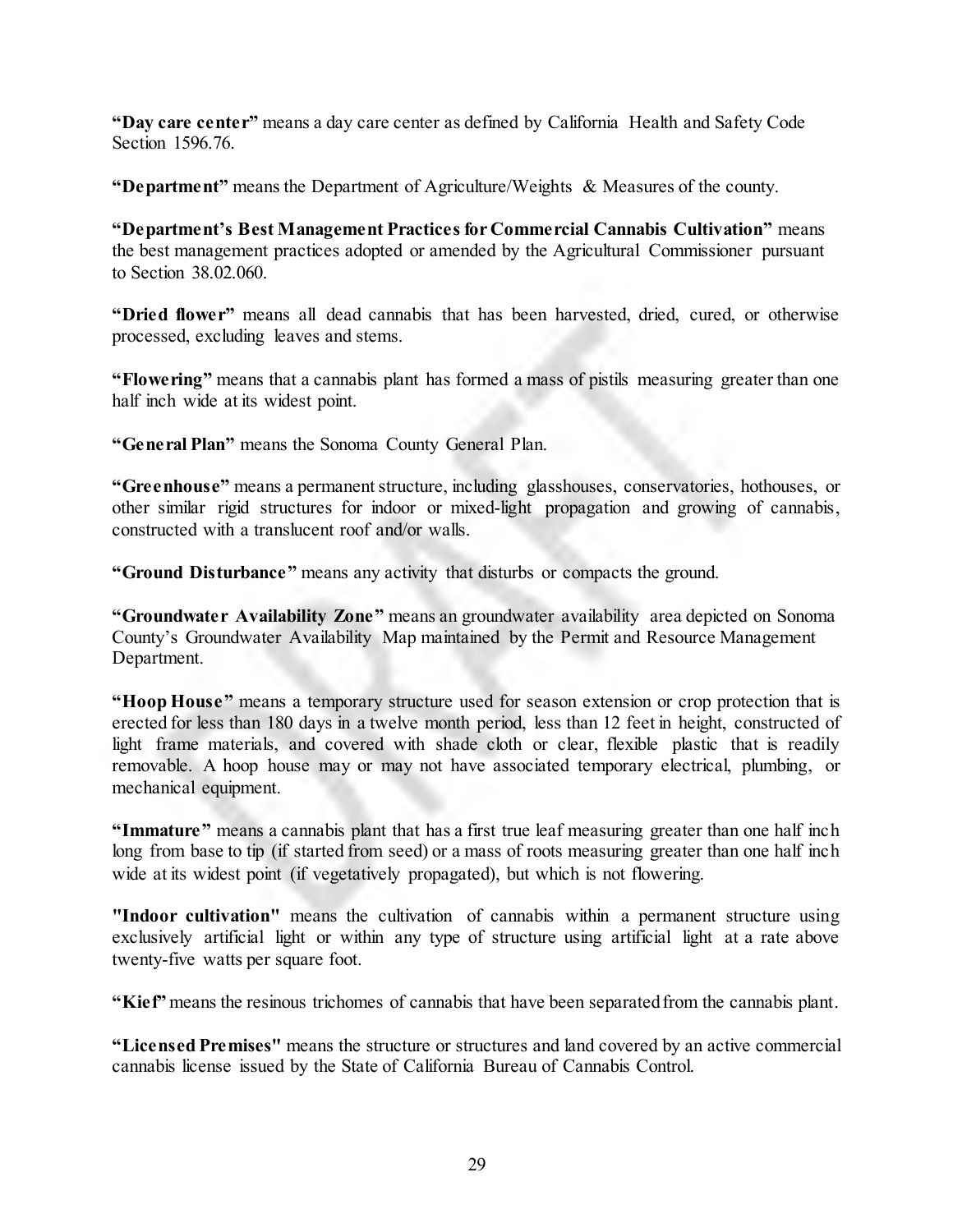**"Licensee"** means a person holding a cannabis license.

**"Light deprivation"** means the use of any technique to eliminate natural light in order to induce flowering.

**"MAUCRSA"** means "the Medicinal and Adult Use Cannabis Regulation and Safety Act" commencing with section 26000 of the California Business and Professions Code.

**"Mature"** means a cannabis plant that is flowering.

**"Mixed-light cultivation"** means cultivation of mature cannabis within a permanent or temporary structure that allows use of natural light, such as a greenhouse, hoop house, glasshouse, conservatory, hothouse, or similar structure, and using a lighting method described by subsection  $(1)$  or  $(2)$  below:

- (1) Natural light and light deprivation and one of the artificial lighting models listed below: (A) "Mixed-light Tier 1" without the use of artificial light or the use of artificial light at a rate above zero, but no more than six watts per square foot;
	- (B) "Mixed-light Tier 2" the use of artificial light at a rate above six and below or equal to twenty-five watts per square foot; or
- (2) Natural light and one of the artificial lighting models listed below:
	- (A) "Mixed-light Tier 1" the use of artificial light at a rate above zero, but no more than six watts per square foot;
	- (B) "Mixed-light Tier 2" the use of artificial light at a rate above six and below or equal to twenty-five watts per square foot.

**"Non-manufactured cannabis product"** means flower, shake, leaf, pre-rolls, and kief that is obtained from accumulation in containers or sifted from loose, dry cannabis flower or leaf with a mesh screen or sieve.

**"Nonvolatile solvent"** means any solvent used in the extraction process that is not a volatile solvent. For purposes of this Chapter, 'nonvolatile solvents' include carbon dioxide and ethanol.

**"Nursery"** means a person that produces only clones, immature plants, seeds, and other agricultural products used specifically for the propagation and cultivation of cannabis.

**"Nursery use"** means production of only clones, immature plants, seeds, and other agricultural products used specifically for the propagation and cultivation of cannabis.

**"Outdoor cultivation"** means the cultivation of mature cannabis in the ground or in containers outdoors without the use of artificial lighting or light deprivation in the canopy area at any point in time. Artificial lighting is permissible only to maintain immature plants outside the canopy area.

**"Parcel"** means legal parcel.

**"Permittee"** means a person issued a ministerial permit to cultivate commercial cannabis in Sonoma County pursuant this Chapter.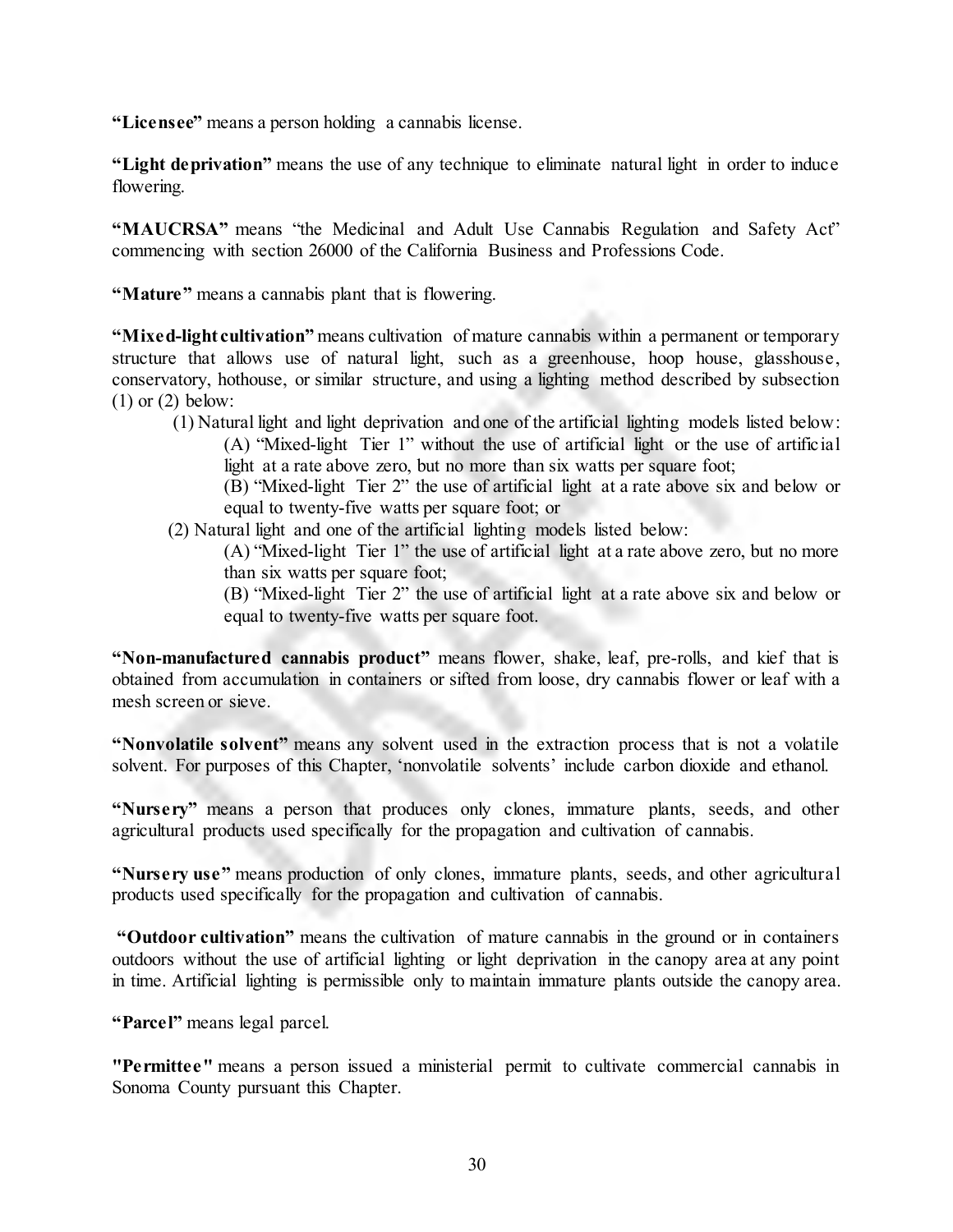**"Person"** means an individual, firm, partnership, joint venture, association, corporation, limited liability company, estate, trust, business trust, receiver, syndicate, tribe, or any other group or combination acting as a unit, and the plural as well as the singular.

**"Pre-roll"** means any combination of the following rolled in paper: flower, shake, leaf, or kief that is obtained from accumulation in containers or sifted from loose, dry cannabis flower or leaf with a mesh screen or sieve.

**"Priority Groundwater Basin"** means a medium, high or very high priority groundwater basin, as identified by the California Department of Water Resources in California's Groundwater (Bulletin 118), or other groundwater basin for which a Groundwater Sustainability Agency has formed.

**"Process," "Processing," and "Processes"** means all post-harvest activities associated with the drying, curing, grading, trimming, rolling, storing, packaging, and labeling of cannabis or nonmanufactured cannabis products.

"**Processor"** means a person who processes.

**"Propagation"** means the act or process of creating new plants through sexual or asexual reproductive methods.

**"Propagative plant material"** means live plants, seeds, seedlings, clones, cuttings, transplants, or other propagules used to establish plants for planting.

**"Public park"** means any recreation or playground area or facility, that is open and accessible to the public, with or without a fee, whether or not such area or facility is formally dedicated to such purpose.

**"Recycled water supplier"** means a recycled water supplier as defined by California Water Code Section 13575.

**"Retail water supplier"** means a retail water supplier as defined by California Water Code Section 13575.

**"Site"** means all or part(s) of a parcel where commercial cannabis cultivation is permitted.

**"Slope"** means an inclined surface, the inclination of which is expressed as a ratio of horizontal distance to vertical distance (e.g., 2:1) or as a percentage (e.g., 50 percent). Slope shall be calculated using a method acceptable to the Agricultural Commissioner.

**"State CEQA Guidelines"** means California Code of Regulations, title 14, section 15000 et seq.